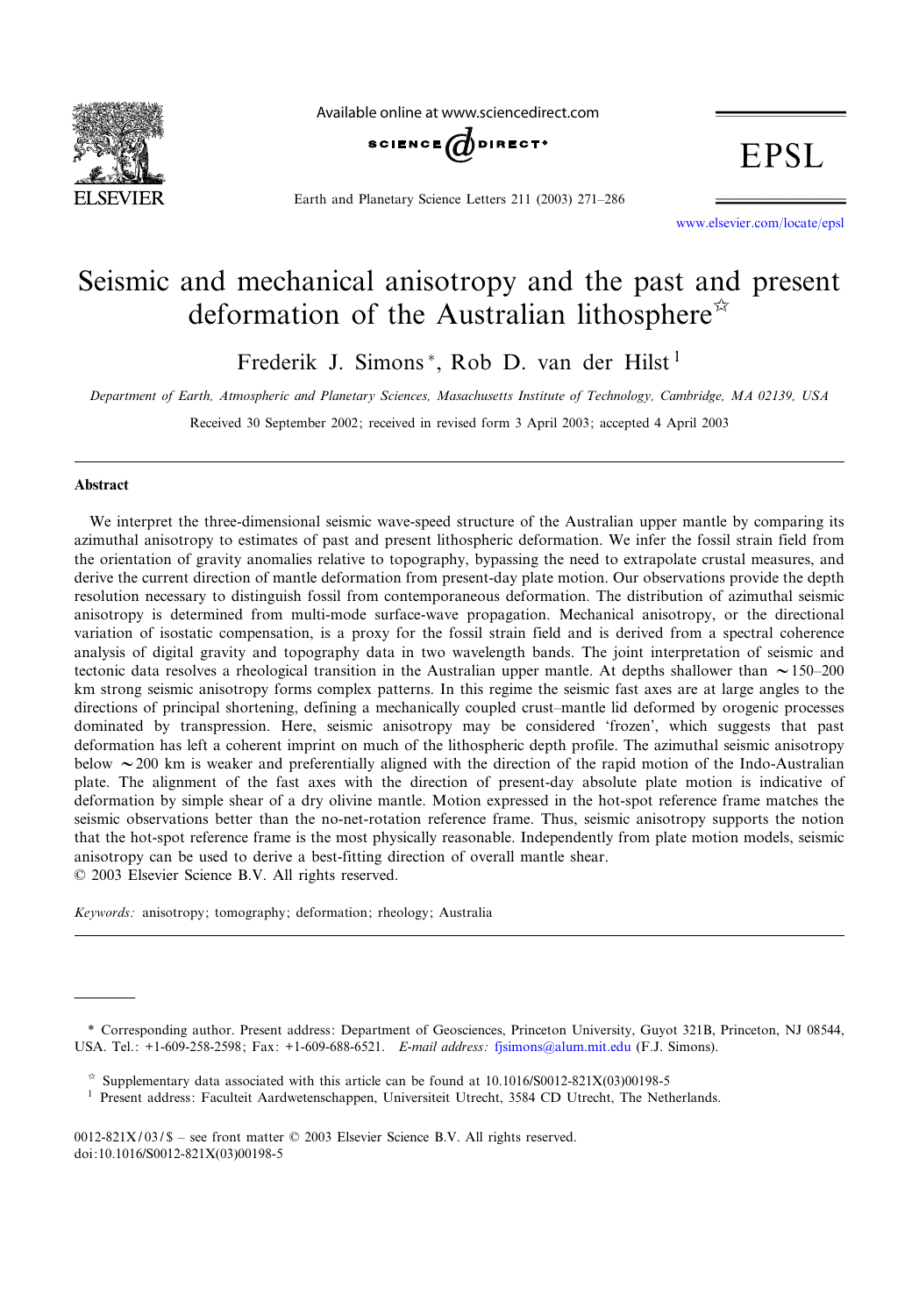# 1. Introduction

Lattice preferred orientation of anisotropic [mi](#page-13-0)nerals such as olivine, developed in response to deformation, can produce seismic anisotropy [1]. The orientation of the seismic fast axes relative to the strain directions depends on the deformation mechanism and hist[ory](#page-13-0), and on rheological variables such as strain rate, stress, temperature and water content [2]. The fast polarization azimuth of seismic waves may align either with the dir[ection](#page-13-0) of maximum extension (perpendicular to the dir[ect](#page-13-0)ion of principal horizontal shortening)  $[3,4]$  or with the shear directi[on \(t](#page-13-0)he direction of flow)  $[5]$ , but the presence of water can change these relationships profoundly [6,7].

Two en[d-m](#page-13-0)ember models are often proposed to explain the origin of seismic anisotropy under continents  $[8]$ . The first attributes it to contemporaneous mantle [deform](#page-13-0)ation and predicts the fast axes to align with the direction of absolute plate motion (APM)  $[9-11]$ . The second assumes coherent deformation of crust and lithosphere [throug](#page-13-0)hout their history and predicts that fast axes are parallel to the principal tectonic trends  $[12-14]$  – aligned with transpres[sion](#page-13-0)al and extensional features or perpendicular to the direction [of p](#page-13-0)rincipal horizontal shortening [4], although recrystallization might alter these relationships [15]. Transverse anisotropy wit[h a ho](#page-13-0)rizontal symmetry axis is commonly derived from the shear birefringence of body phases  $[16,17]$ . The fast polar[iza](#page-13-0)tion directions ob[tain](#page-13-0)ed from such measurements have been compared to the direction o[f APM](#page-14-0) [9], to tectonic trends  $[13]$ , or to predictions from forward models of finite deformation  $[18-20]$  to argue the validity of either end-member case or advocate a combination of both.

Laboratory and numerical e[xperi](#page-14-0)ments predict that the r[heol](#page-14-0)ogical regime in the upper mantle depends on many parameters [21]. It has been suggested [22] that a rheological boundary separates fossil lithospheric anisotropy, preserved since the last major orogeny, from current asthenospheric anisotropy due to contemporaneous mantle deformation, which [may be](#page-14-0) consistent with the stratification of the lithosphere suggested by some seismological studies [23,24]. However, [the int](#page-14-0)erpretation of seismic layering is diverse  $[25-27]$ , and the boundary – or transition – between regimes characterized by 'frozen' anisotropy, and 'present-day' lithospheric anisotropy has remained imprecisely mapped.

Resolving this ambiguity requires independent measurements of seismic anisotropy and the dominant past or present strain field responsible for it. However, only [in](#page-14-0) the crust can the strain field likely responsible for seismic anisotropy be observed directly [28]. In the upper mantle, strain orientations are often inferred from surface features such as tectonic trends or from computer simulations of finite deformation. Because the lithosphere is often non-uniformly affected by deformation [29,30], surface trends are poor indicators of the dominant process, however. Furthermore, the depth variation of seismic anisotropy in the upper mantle is difficult to determine. The splitting accumulated by shear waves on near-vertical trajectories represents the unresolved combined effects of fossil anisotropy and contemporaneous mantle [deform](#page-14-0)ation and could further be contaminated by anisotropy at any other depth in the mantle  $\left[31-34\right]$ . Recent [studies](#page-14-0) have made progress in deriving the depth dependence of seismic anisotropy in Australia [35^37], but in the absence of independent measures of strain only qualitative arguments about the contribution of its past and present-day causes could be made.

A last difficulty concerns the mapping of strain in the sublithospheric upper mantle. Th[ere,](#page-14-0) strain is usually derived from the direction of APM, but this depend[s on](#page-14-0) the frame of reference [38]. Plate motion expressed in a hot-spot reference frame  $(HS-APM)$  [39] will be a good proxy for the mantle strain if the hot spots are indeed s[tatio](#page-14-0)nary with respect to the upper mantle. A no-net-rotation plate motion model (NNR-APM) [40] may reflect mantle strain if certain assumptions about the nature of lithospheric drag are m[et. Whi](#page-14-0)ch reference frame best explains the observed seismic anisotropy has remained unresolved  $[41,42]$  – although a recent study su[ggest](#page-14-0)s that the HS-APM most closely matches global observations of long-period surface waves [43].

Here, we use a model based on multi-mode surface-wave propagation to characterize the pattern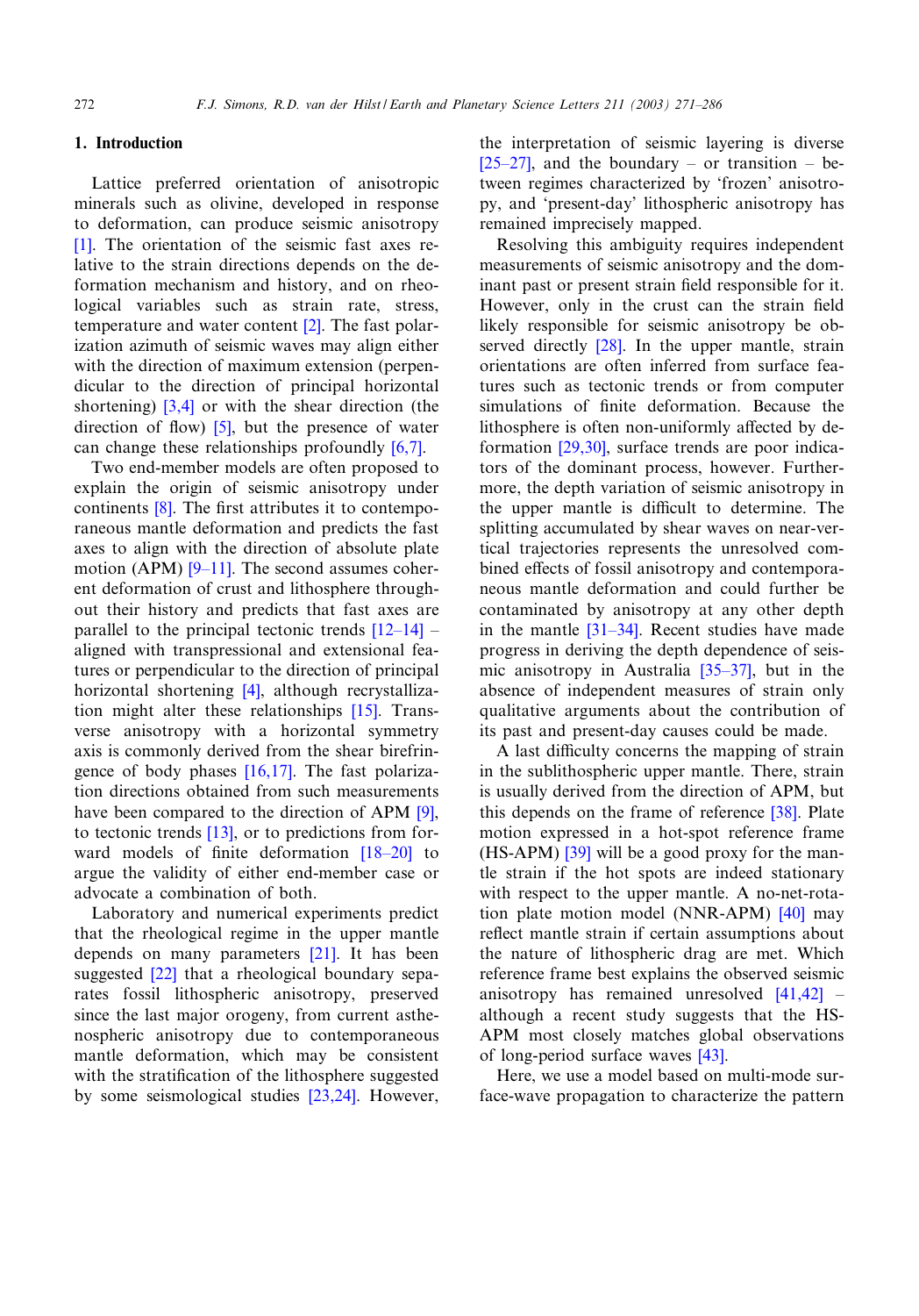<span id="page-2-0"></span>of seismic anis[otro](#page-14-0)py as a function of depth (see Section 2 and [37]). In addition, we use the mechanical anisotropy of the lithosphere, defined as the directional dependence in the spectral coher[ence betw](#page-5-0)een [grav](#page-14-0)ity anomalies and topography, to infer the principal directions of fossil strain (see Section 3 and [44]). Measuring the angle between the seismic fast axes and the principal compressional directions at different depth intervals allows us to identify the most likely mechanism of deformation, and, in particular, to estimate both the depth to which seismic anisotropy is primarily caused by fossil deformation and the thickness of a coherently deforming crust^mantle lid. Taking plate motion in both the HS and NNR reference frames as a possible proxy for the mantle strain, we study the depth-dependent alignment of the axes of fast polarization with the APM. We interpret the depth range where the alignment is satisfactory to represent a regime where seismic anisotropy is primarily caused by current mantle deformation. Furthermore, we derive an independent best estimate for the motion of the Indo-Australian plate with respect to the underlying mantle.

## 2. Seismic anisotropy

## *2.1. Data*

The broadband [seism](#page-14-0)ic data collected by the Skippy experiment [45] have led to increasingly [detailed know](#page-14-0)ledge of the wave-speed structure of the Australian upper mantle and its anisotropy  $[35-37,46,47]$ .

The vertical-component seismograms used in this study are from the Skippy portable seismometers and permanent stations operated by IRIS, Geoscope, and AGSO. We selected  $\sim$  2250 paths, avoiding regions with complex source and mantle [stru](#page-14-0)cture by considering events along or within the boundaries of the Indo-Australian plate (see [37], their figure 1). [We h](#page-14-0)ave performed a tomographic inversion for 3-D Earth structure using the method of Nolet [48]. We accounted for variations in crustal thickness and velocity with independent crustal models from broadband receiver functions at each of the stations [49]. Below the crust, our 1-D reference model has shear-wave speeds of 4500 m s<sup>-1</sup> at 80, 140 and [200](#page-14-0) km depth, and 4635 m  $s^{-1}$  at 300 km.

The partitioned waveform inversion [48] uses group-velocity ¢lters to isolate fundamental from higher-mode portions of the seismogram, which are fit in different frequency ranges. Where data quality allowed we fitted the fundamental mode between 5 and 25 mHz  $(40-200 \text{ s period})$  or a narrower frequency band within this range, while the higher modes were fitted between 8 and 50 mHz  $(20-125 \text{ s})$ . With these frequency bounds the fundamental modes can provide sensitivity to structure down to at least 400 km[, and, w](#page-14-0)ithin the limits of our theoretical assumptions, the higher modes yield additional detail [37,47].

## *2.2. Parameterization*

The wave-speed variations are parameterized by means of non-overlapping cells in longitude and latitude, and a combination of triangular and boxcar functions in depth (see Appendix  $A<sup>2</sup>$ ). The lateral dimension of the equal-area blocks is  $2^{\circ} \times 2^{\circ}$  (at the equator). This parameterization and the sampling by wave paths define a sensitivity matrix  $G$ . In its most concise form the tomographic problem can be expressed as:

$$
\mathbf{q} = \mathcal{G}\cdot\mathbf{b} \tag{1}
$$

Here, q is a vector with data constraints, matrix  $G$  is dependent on the path lengths in the surface cells and on their sensitivity to structure at depth, and  **is the vector of unknown coefficients that** express the velocity perturbation,  $\delta \beta(\mathbf{r})$ , on a basis  $s_i(\mathbf{r})$  consisting of surface cells and radial interpolating functions, as given by  $\delta \beta(\mathbf{r}) = \sum_{i}^{N} b_i s_i(\mathbf{r})$  (see Appendix  $A^2$ ). Eq. 1 represents a linear inverse problem to which we add damping terms and which we solve iteratively. Thus we solve for the 3-D structure in one step, taking into account the individual constraints from all paths and also the radial covariance structure of the 1-D path averages. This distinguishes our approach from the

<sup>2</sup> See the online version of this paper.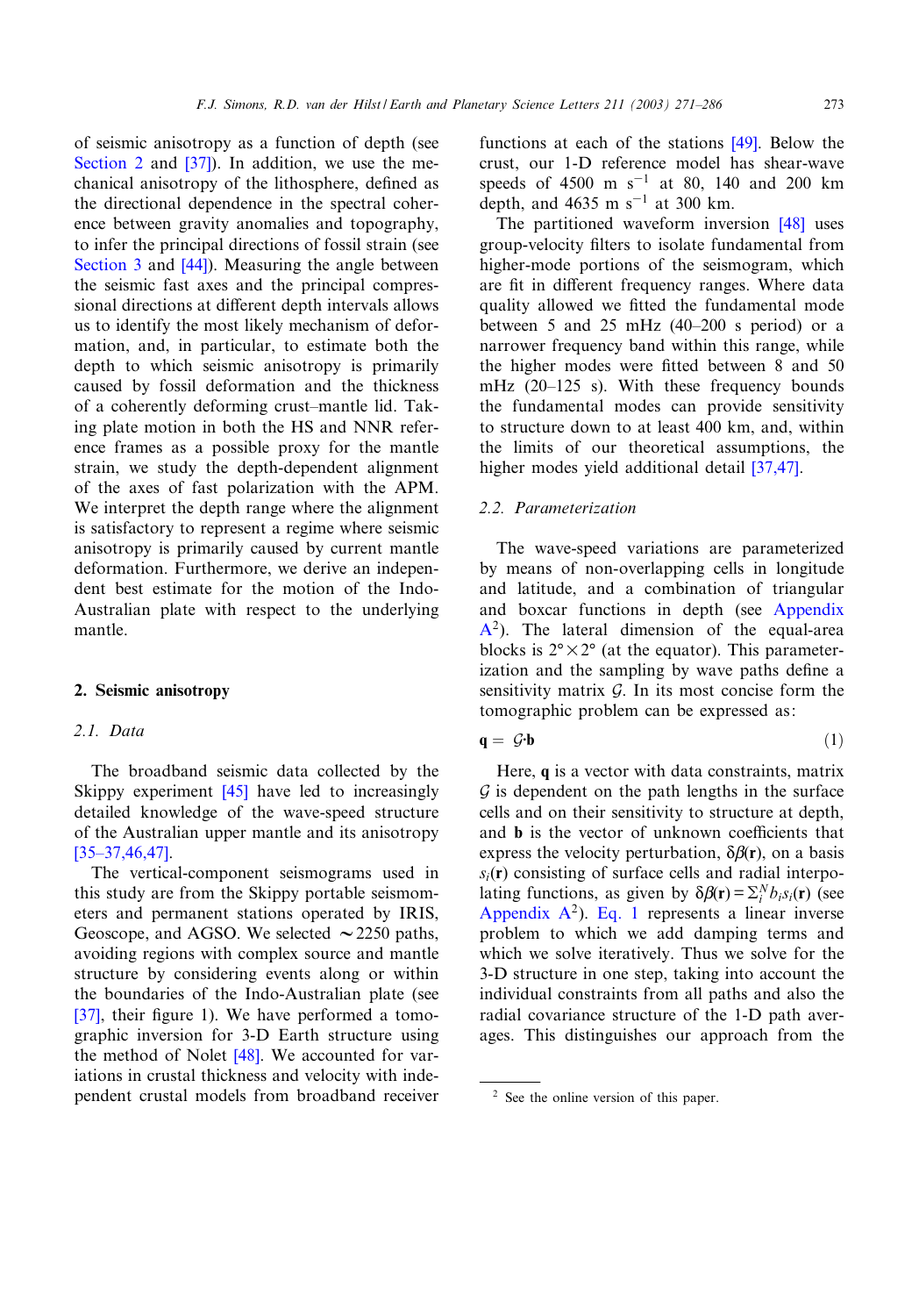<span id="page-3-0"></span>one taken by [\[3](#page-14-0)5]. For a more detailed discussion we refer to [37].

Damping constrains the norm and first gradient of the solution: the deviations from the starting model are conservative and smooth. Our choice of appropriate damping terms is in part moti[vated](#page-14-0) by synthetic tests, and validated by comparing trade-off and resolution in a posteriori tests [37].

### *2.3. Azimuthal anisotropy*

Aspherical Earth structure produces variations in seismic wave speed with respect to a 1-D reference model; due to anisotropy, wave speeds will vary [dep](#page-15-0)endent on the direction of propagation or on the polarization direction of particle motion (see  $[50]$  and references therein). Perturbations to the phase speed of Rayleigh waves due to heterogeneity and slight anisotropy in 3-D structures can be modeled by considering the effect of vertically polarized shear-wave speed deviations in a transversely isotropic reference medium and two elastic constants  $(G_c \text{ and } G_s)$  sensitive to the [azi](#page-15-0)muth  $(\Psi)$  of the seismic ray which are zero in isotropic or transversely isotropic media [51]. For slight anisotropy the wave-speed perturbation takes the form:

$$
\delta\beta(\mathbf{r}) = \delta\beta_{\rm V}(\mathbf{r}) + A_1(\mathbf{r})\cos 2\Psi(\mathbf{r}) + A_2(\mathbf{r})\sin 2\Psi(\mathbf{r}) \tag{2}
$$

with

$$
A_1 = \frac{G_c}{2\rho \beta \mathbf{v}} \text{ and } A_2 = \frac{G_s}{2\rho \beta \mathbf{v}} \tag{3}
$$

[and](#page-15-0) with  $\rho$  the mass density and, in simplified index notation  $(C_{ij})$  for the elastic tensor  $(\Gamma_{ijkl})$ [50],  $\beta_V^2 \rho = L = (C_{44} + C_{55})/2$  $\beta_V^2 \rho = L = (C_{44} + C_{55})/2$  $\beta_V^2 \rho = L = (C_{44} + C_{55})/2$ ,  $G_c = (C_{55} - C_{44})/2$ , and  $G_s = C_{54}$ . We augment the sensitivity matrix  $G$  of Eq. 1 to include the cosine and the sine of twice the azimuth  $\Psi$  of the ray in each surface cell. In the tomographic inversion we will take as a starting point the radial velocity averages that result from the waveform inversion, and solve for heterogeneity  $(\delta \beta_V)$  and the anisotropic parameters  $A_1$  and  $A_2$ . In general, the anisotropic magnitude,  $(G_c^2 + G_s^2)^{1/2}$ , is much harder to resolve than the direction of maximum velocity,  $tan^{-1}$  $(A_2/A_1)/2$  [37].

Equivalent shear-wave splitting directions can

be calculated from the[se d](#page-14-0)epth-dependent elastic constants, assuming the orientation of the fast axes is horizontal. In [37], w[e showe](#page-15-0)d that the predicted SKS splitting map differs substantially from independent observations [52,53]. Split times are sensitive to the magnitude of anisotropy, which is not well resolved. This explains part of the mismatch between the predicted and the observed splitting parameters, but frequency-dependent effects or the presence of dipping axes of symmetry may also play a role. Resolving depth-dependent anisotropy with body phases is difficult without making a priori assumptions. Hence, we focus the forthcoming interpretation on the results from our surface-wave study as we believe it to be the most direct sample of depth-dependent anisotropy presently available.

### *2.4. Depth sensitivity*

How well surface waves can resolve depth-dependent wave-speed variations is indicated [by the](#page-4-0) sensitivity function of the Rayleigh wave phase speed with respect to [elas](#page-14-0)t[ic pertur](#page-4-0)bations. Fig. 1 depicts an isotropic background model used in the waveform fitting  $[47]$  (Fig. 1A) and the asso[ciated sensi](#page-4-0)tiviti[es of the](#page-4-0) (unweighted) sum of all the surface modes making up the seismogram (Fig. 1B,C). In Fig. 1B we focus on the group velocity–frequency range capturing the surface wave proper (the 'fundamental modes'), whereas Fig. 1C shows the sensitivity of the body-wave equivalent modes (the 'higher modes'). Apart from the dependence on density  $(\rho)$  and P-wave speed  $(\alpha)$  at shallow depths, the sensitivity to perturbations in vertically polarized shear-wave speed ( $\beta_V$ ) dominates. Thus, variations in  $\beta_V$  contribute most to the observed waveforms.

[The](#page-14-0) [same do](#page-4-0)minant influence [of](#page-4-0)  $\beta_V$  on the waveform in a realistic anisotropic reference model [23] (Fig. 1D) is obvious from Fig. 1E,F. This motivates the parameterization in terms of  $\beta_{V}$ ,  $G_c$ and *G*<sup>s</sup> as in Eqs. 2 and 3.

# *2.5. [Reso](#page-14-0)lution*

In [37] we describe several experiments designed to assess the resolution and robustness of our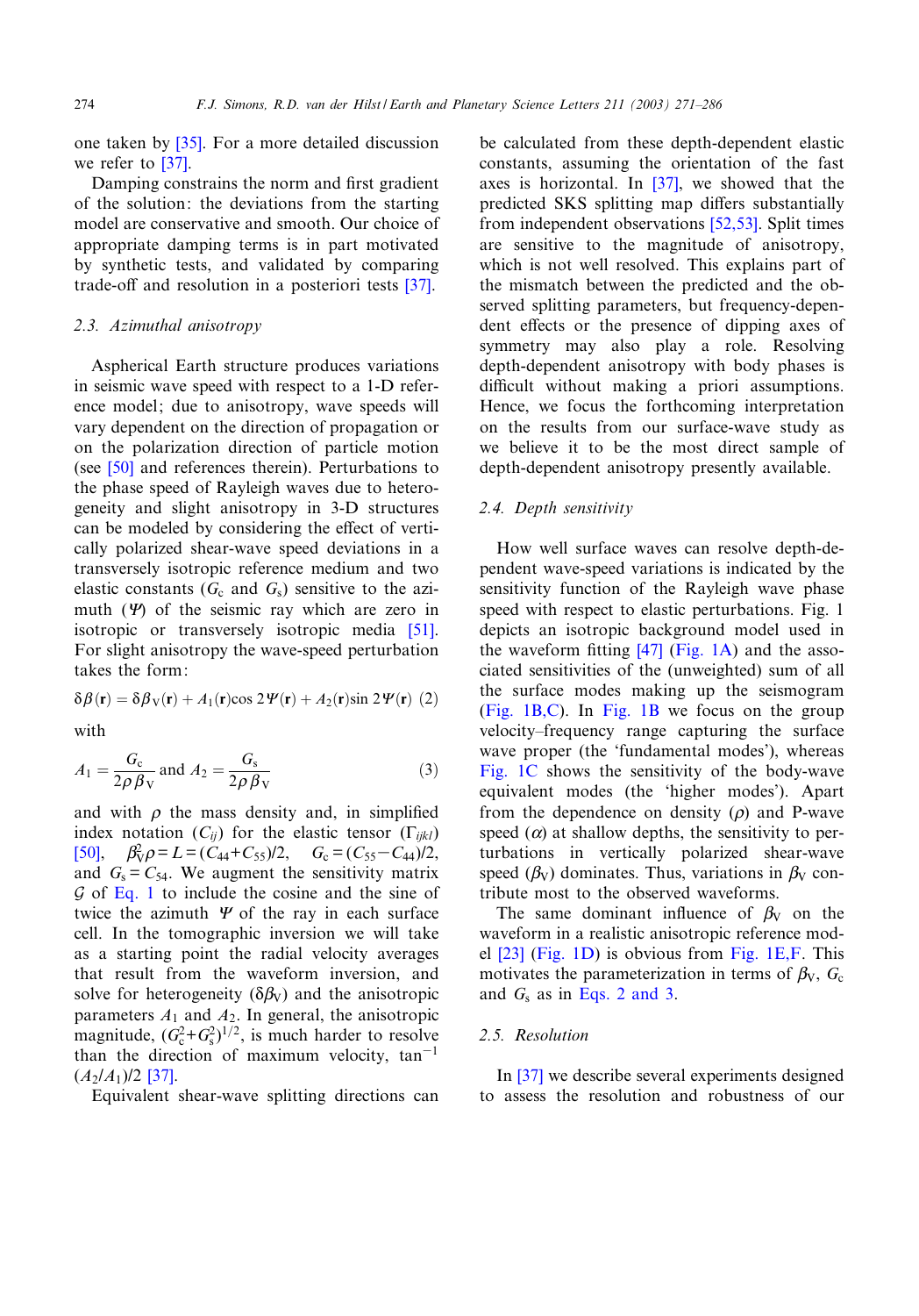<span id="page-4-0"></span>

Fig. 1. Earth models and sensitivity kernels of Rayleigh-wave phase speeds. (A,B,C) One of the isotropic reference models used in the waveform inversion of an individual seismogram. The waveform inversion solves for  $\beta_V$  only, using vertical component seismograms. The different modes making up the two analysis windows of the seismogram have phase velocities that are sensitive to perturbations in the elastic parameters according to the Fréchet kernels plotted in panel B (representing predominantly the lower-frequency fundamental mode branch, in the group-velocity range of 3.4-4.4 km/s and frequency range of 5-25 mHz) and panel C (higher modes at higher frequencies, in the range 4.2-4.8 km/s and 8-45 mHz). The dominant partial derivative is the  $\beta_V$  kernel. (D,E,F) Anisotropic model of continental Australia obtained independently by Gaherty and Jordan [23], with the corresponding partials. The same mode selection criterion was used in panels B and E, and panels C and F. For both models and mode windows, the dominant partial is of  $\beta_V$ , which is taken as justification for our parameterization.

anisotropic wave-speed model. With the exception of westernmost Australia, we can retrieve structure on length scales of about 250 km laterally and 50 km in the radial direction, to within 0.8% for the velocity, 20% for the anisotropic magnitude and  $20^{\circ}$  for its direction.

In addition, we have studied the incremental improvement in variance reduction in our final [model](#page-5-0) due to the inclusion of progressively deeper layers of heterogeneity, anisotropy, or both (see Fig. 2). For the velocity heterogeneity alone, the depth intervals between 30 and 400 km depth contribute most to explain the variance in the data, reaching a plateau of 76.9% for [the mo](#page-5-0)del between 0 and 400 km and a maximum of 77.5% for the entire depth range of  $0-670$  km (Fig. 2, *h*). Anisotropy alone between 0 and 400 km only explains 20.1% of the variance in the data, culminating at 20.5% for the entire model between 0

and 670 km (Fig. 2, *a*). The improvement in variance reduction by the addition of successive layers of anisotropy to a model with heterogeneity [between](#page-5-0) 0 and 670 km is from 77.5% to 85.9% at 400 km, culminating at 86.0% for the entire model (Fig. 2, *a*+*h*). Similarly, starting from an anisotropic-only inversion and gradually increasing the allowable depth range of velocity heterogeneity, we [impro](#page-5-0)ve the 20.5% already explained by anisotropy to the total variance reduc[tion](#page-14-0) of 86.0% (Fig. 2, *h*+*a*).

Based on these and other arguments [37] we argue that anisotropy forms a valuable addition to wave-speed heterogeneity to explain the deviations from the reference model of the Australian lithosphere, and that both explain the data satisfactorily to a depth of at least 300 km, which is the depth interval we will be using in the interpretations made in this paper.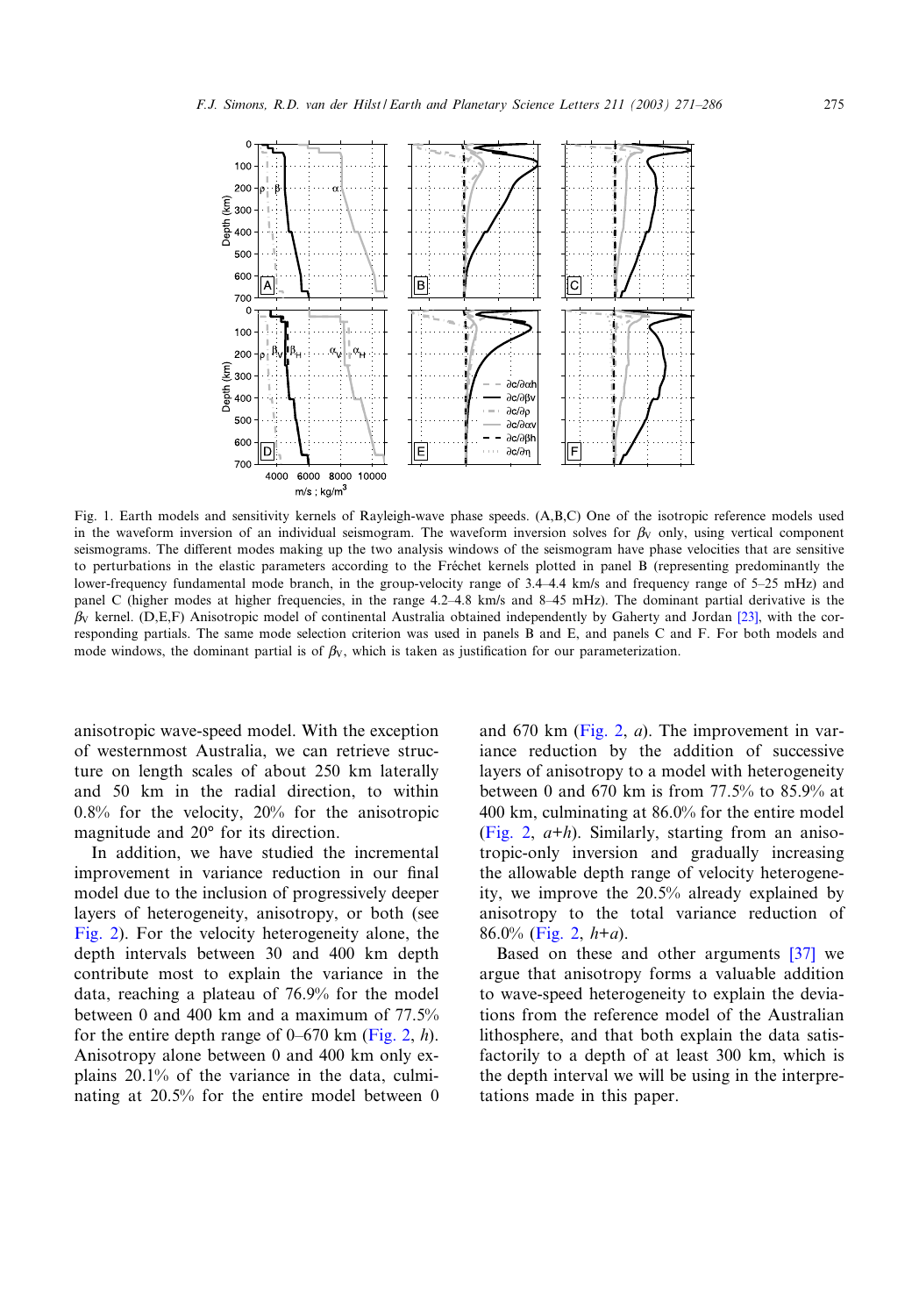<span id="page-5-0"></span>

Fig. 2. Data variance reduction of the final model explained progressively in terms of the physical depth range of the model space. The gray area represents the cumulative variance reduction obtained by allowing for wave-speed heterogeneity and azimuthal anisotropy at increasingly larger depths. The curves break this down in terms of heterogeneity only (*h*), which explains the bulk of the data variance; anisotropy added to the entire model of heterogeneity (*a*+*h*), which improves the data fit moderately but significantly; anisotropy alone (*a*), which only explains up to 20% of the data variance; and heterogeneity added to the entire model of anisotropy (*h*+*a*). In all cases, the model range between 15 and 300 km is most responsive to the data; below 300 km little remains to be explained. Other tests have shown that the increase in variance reduction due to the inclusion of anisotropic parameters is significant (see text). Note that our model honors the 400 km discontinuity.

### 3. Mechanical anisotropy

## *3.1. The correlation of gravity and topography*

The mechanical properties of the lithosphere are reflected in the correlation between Bouguer gravity anomalies and topography. Mountain belts are generally underlain by 'roots' that are less dense than the surrounding mantle. Airy isostasy will cause the Bouguer anomaly [to](#page-15-0) correlate strongly with topography, but for uncompensated topography this will not be the case [54]. In general, the correlation of the Bouguer anomaly to

topography is dependent on wavelength. In thick (rigid) lithospheres the transition from highly compensated to uncompensated topography occurs at longer wavelengths than in thin (weaker) plates. When statistically uncorrelated processes simultaneously load and deflect the surface and at least one subsurface lithospheric interface, the spectral coherence function between gravity and topography can be used to invert for an effe[ctive](#page-15-0) elastic thickness  $T_e$  or flexural rigidity  $D$ , assuming an elastic plate overlying a fluid substrate  $[55]$ . In addition to its dependence on a number of elastic parameters the value of  $T_e$  further depends on the ratio of surface to subsurface loading (*f*).

For a model with a single density contrast,  $\Delta \rho$ , and a subsurface-to-surface loading ratio, *f*, the predicted Bouguer coherence,  $\gamma^2$ , as a function of the wavenumber, *k*, is given by:

$$
\gamma^{2} = \frac{(\xi \Delta \rho^{2} + f^{2} \rho^{2} \phi)^{2}}{(\xi^{2} \Delta \rho^{2} + f^{2} \rho^{2})(\Delta \rho^{2} + f^{2} \rho^{2} \phi^{2})}
$$
(4)

where

$$
\xi = 1 + \frac{Dk^4}{\Delta \rho g}
$$
 and  $\phi = 1 + \frac{Dk^4}{\rho g}$ 

In general, *f* will be a function of wavelength, i.e.  $f = f(k)$ . It is furthermore influenced by the assumed depth to the loading interface: it includes the effect of the downward con[tinu](#page-15-0)ation of the Bouguer anomaly to such depth (usually taken to equal the Moho discontinuity) [55].

The primary diagnostic to distinguish mechanically weak from strong plates is the transition wavelength at which the change occurs from isostatically compensated (high coherence) to uncompensated loads supported by the elastic strength of the plate (low or zero coherence). To illustrate this we introduce the wavelength  $\lambda_{1/2}$  for which  $\gamma^2(\lambda_{1/2}) = 0.5$ , which can be calculated explicitly. The value of 1/2 is taken for simplicity; in practice we will work with a transition wavelength defined to be the one where t[he co](#page-15-0)herence reaches half of its maximum long-wavelength value, which could be different from unity [56]. Note that  $\lambda_{1/2}$ is our notational convention; the units of the 'half-wavelength' are in km. The (fourth power of the) transition wavenumber  $k_{1/2} = 2\pi/\lambda_{1/2}$  can be determined analytically from Eq. 4: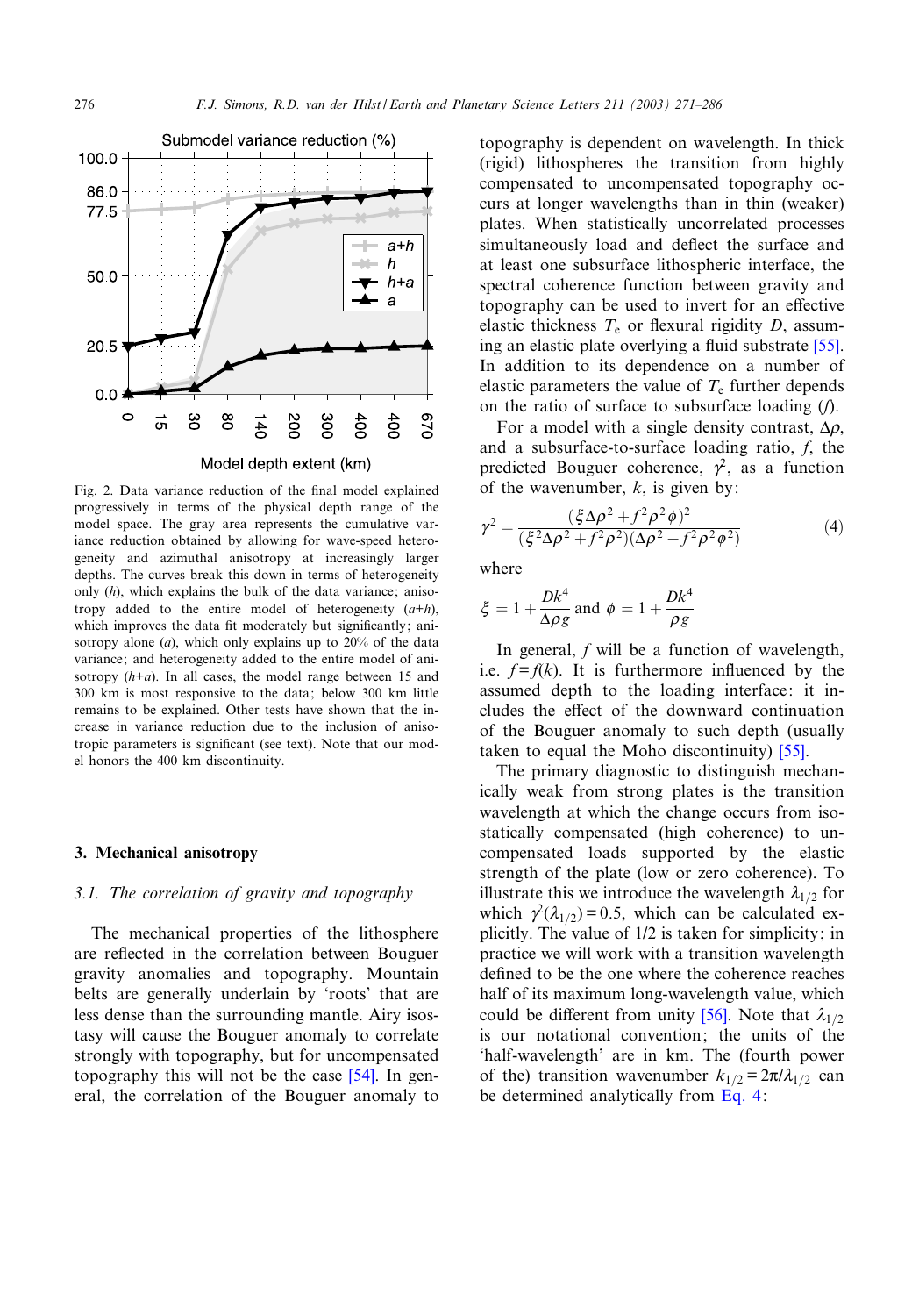$$
k_{1/2}^4 = \frac{2g}{Df}(-f\Delta\rho - f\rho + f^2\rho + \Delta\rho + \beta^{1/2})
$$
 (5)

where

$$
\beta = f^2 \Delta \rho^2 + 4f^2 \rho \Delta \rho - 2f^3 \rho \Delta \rho + 2f \Delta \rho^2 +
$$
  

$$
f^2 \rho^2 + 2f^3 \rho^2 - 2f \rho \Delta \rho + f^4 \rho^2 + \Delta \rho^2
$$
 (6)

Eq. 5 illustrates that the ratio of subsurface-tosurface loading *f* and the rigidity *D* cannot be determined uniquely, not even in the case where *f* is independent on wavelength. We thus focus on the behavior of  $\lambda_{1/2}$  without attempting to convert this measure into absolute values for the elastic parameters.

## *3.2. Anisotropy as a record of fossil strain*

In most studies the isostatic response function is assumed to be isotropic, i.e.  $\lambda_{1/2}$  does not vary with azimuth. Simply stated: a point load (e.g. a mountain) on an elastic plate, compensated to a degree which is a function of the plate strength, will have a cylindrically symmetric deflection associated with it. Similarly, an isotropically compensated line load (e.g. a mountain range) will result in a linear gravity anomaly mimicking the topography. The coherence as a measure of the compensation mechanism represents the average cross-spectral properties of gravity and topography normalized by the individual power spectra of both fields. Thus, regardless of the shape of the power spectrum of either field (e.g. point load or line load), isotropic isostatic compensation will be characterized by a coherence that is circularly symmetric in the wave vector domain:  $\gamma^2(\mathbf{k}) =$  $\gamma^2(|{\bf k}|) = \gamma^2(k)$ .

Many factors might create an elastically anisotropic lithosphere, including, but not limited to, anisotropy in the regional stress field, the banded juxtaposition of lithospheric material with different strengths, parallel fracture zones allowing dif[fere](#page-15-0)ntial motion in a preferred direction and anisotropy in the subsurface temperature distribution [57]. For such cases the average plate strength could comprise a direction 'stronger' than the isotropic average, and another, 'weaker' direction. The 'weak' direction corresponds to the azimuth in which deformation has accumulated the most

and created more than its 'isotropic (average) fair share' of subsurface gravity anomalies given its average strength and the particular topography loading the lithosphere. If there is a dominant direction of weakness in the plate the azimuthally dependent  $\lambda_{1/2}(\theta)$  will display a minimum. Hence, on a 2-D estimate of  $\gamma^2(\mathbf{k})$  we can determine  $\lambda_{1/2}(\theta)$  as a function of the azimuth  $\theta$  of a profile in wave-vector space.

Measuring anisotropy by mapping out the minimum transition wavelengths is most sensitive to the longer-wavelength portions of the spectrum. Although there is no precise correspondence between the wavelength of the anisotropic coherence anomaly and the depth of the stren[gth a](#page-15-0)nomaly, the longer wavelengths are likely to involve the deeper parts of the elastic lithosphere [54]. A measure of mechanical anisotropy caused by shallower processes can be formed by disregarding the long wavelengths of the coherence. We may extract directional variability from the shorter-wavelength portions of the coherence by comparing the directional average of the short-wavelength coherence to the isotropic average. Both measures identify directions that have accumulated more than the isotropic average of gravitational anomalies for a given amount of topography.

We contend that continental deformation is recorded by topography and gravity anomalies. The coherence function relating them is a wavelengthdependent measure of the amount of flexure experienced by density interfaces in the lithosphere due to loading by a unit of topography. The 2-D nature of the coherence is an expression of the elastic strength or weakness of the plate. The azimuth in which the transition from high to low coherence occurs at the shortest wavelength indicates a direction of mechanical weakness or strain concentration. We thus identify the orientation of preferential isostatic compensation with the direction of abnormally short transition wavelengths (compared to other azimuths) or with the direction of anomalously high average coherence (compared to the isotropic average).

We use coherence anisotropy as a proxy for the lithospheric deformation direction dominant over time and integrated over depth (the 'fossil' strain). This new approach can supplant the limited and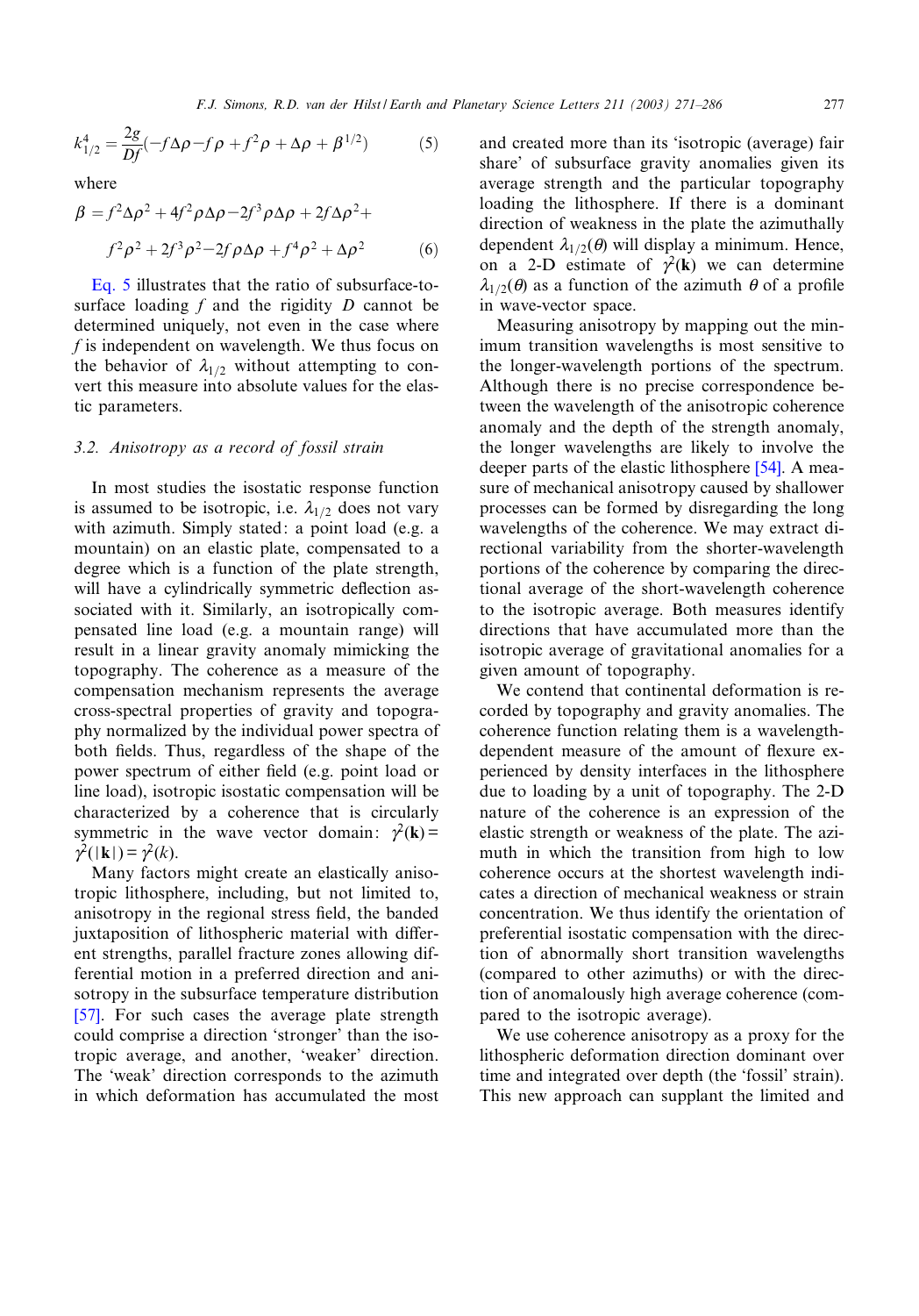often ambiguous mapping of surface trend directions. Interpreting anisotropic isostatic compensation as a function of the strain directions it records arguably provides a better handle on the dominant deformation mechanism than a surface mapping of geologic trends (strike of faults, province boundaries, stress directions, etc.) alone. Isostatic compensation involves all of the elastic lithosphere, and the isostatic response thus represents the time- and depth-integrated dominant mode of deformation.

If erosion happens in a spectrally isotropic way and the surface and subsurface are in static equilibrium with each other, modest amounts of erosion will not alter the directional relationship of gravity to topography and hence preserve the deformational signature. Severe erosion would invalidate the interpretation of coherence anisotropy due to the anisotropy in the strength of the lithosphere. Alternatively, if the erosion happened under non-equilibrium conditions and the gravity anomalies associated with the previous dominant strain field remained 'frozen' into the lithosphere, the resulting coherence anisotropy, though not reflecting anisotropic strength, would still be a proxy for the fossil strain. We expect more definitive insights into the behavior of gravity, topography and erosion from numerical models.

# *3.3. Data*

Topography a[nd ba](#page-14-0)thymetry data are from the compilation by [44]. Oceanic bathymetry was added to provide continuity with the continental topography. The continental Bouguer gravity anomaly map is from Geoscience Australia (formerly the Australian Geological Survey Organisation); in the construction, a crustal density of  $2670 \text{ kg m}^{-3}$  was assumed.

A background gravity field obtained from a spherical harmonic expansion of satellite-derived geoidal coefficients up to degree [10 w](#page-14-0)as removed. Over the oceans we computed Bouguer anomalies with a crustal thickness of 6 km [44]. Oceanic and continental data sets were adjusted to the same baseline. The data were projected onto a Cartesian grid with a sampling interval of  $\sim$  5.5 km in both *x* and *y*.

## *3.4. Measuring coherence*

As a concept, 'mechanical anisotropy[' is](#page-14-0) welldocumented in the geological literature [44], but although it has been the subject of some investigati[ons b](#page-14-0)y spectral methods, it has only recently been studied with fully 2-D spectral approaches (see [44] and the references therein). The robust and unbiased estimation of coherence functions (depending [on](#page-14-0) space, direction, and wavelength) between two 2-D fields requires specialized techniques. In [44] we estimate the spatially varying coherence between topography and gravity anomalies with a new multi-spectrogram method using orthonormalized Hermite functions as data tapers. Our method optimizes the retrieval of coherence in the spectral domain (the wavelength dependence), the localization of the coherence in the space domain (the spatial dependence), and ensures an isotropic response of the spectral estimator in all azimu[ths \(](#page-14-0)to get an unbiased estimate of its directional dependence). For a more technical treatment, see  $[44]$  and Appendix  $B^2$ .

# 4. Results

## *4.[1. Seismic a](#page-8-0)nisotropy of Australia*

Fig. 3A–D shows the heterogeneity and azimuthal anisotropy of the Australian lithosphere obtained from [our](#page-14-0) tomographic inversion of more than 2200 manually pr[ocessed s](#page-2-0)urfacewave waveforms [37].

As discussed in more detail in Section 2, extensive tests have shown that the level of anisotropy shown in our model is necessary and explains the surface-wave data better than solutions with heterogeneity alone. Although data coverage and resolution degrade from east to west across the continent, the orientation of anisotropy, which is the relevant parameter to our interpretation, is better resolved than its magnitude.

In the top 200 km of the lithosphere the anisotropy is strong, with fast axis orientations highly variable over short length scales, whereas in the bottom 200 km of the model a smoother pattern of slightly weaker anisotropy is observed, in qual-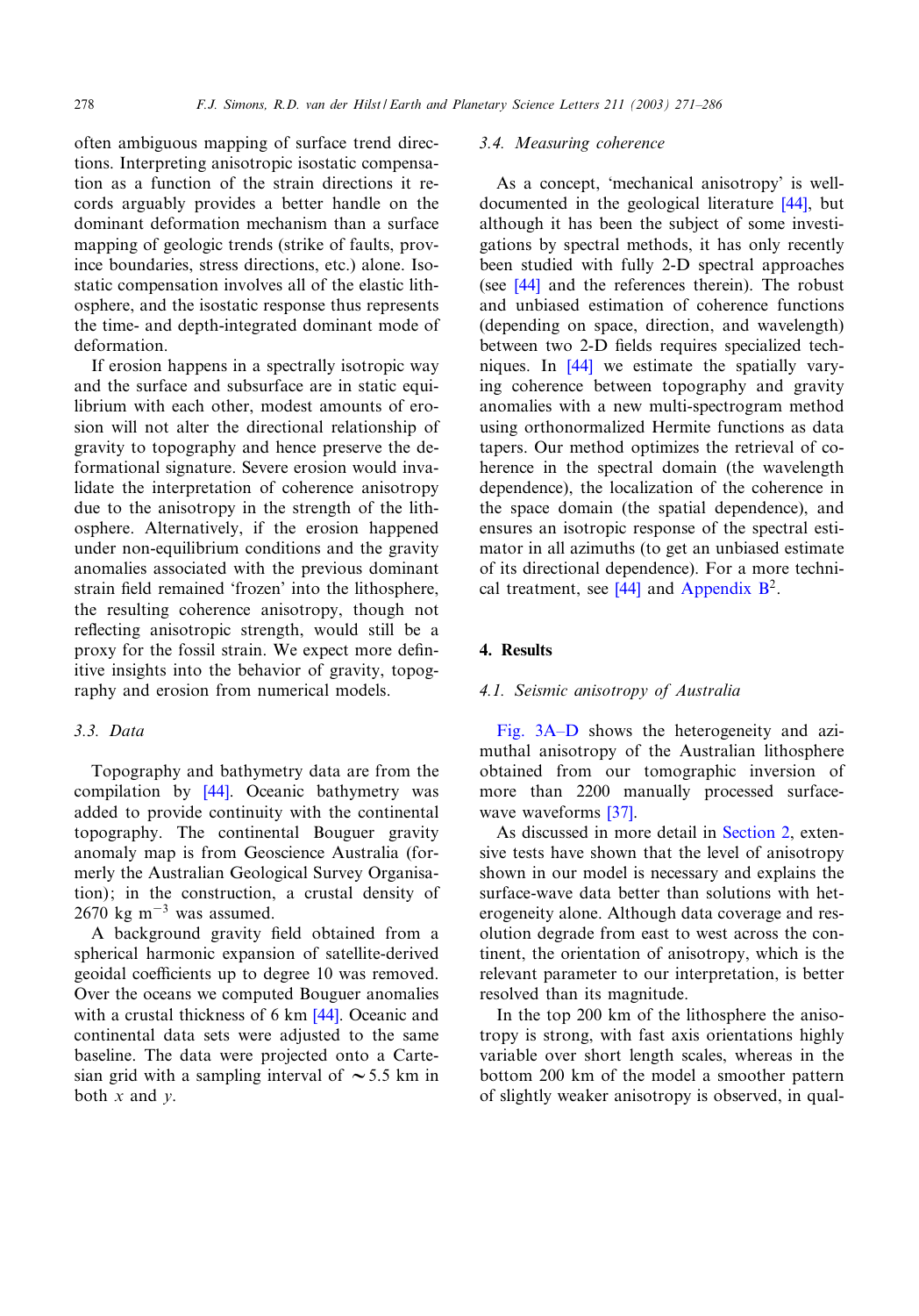<span id="page-8-0"></span>

Fig. 3. Seismic structure of the Australian upper mantle and its relation to the motion of the Indo-Australian plate. (A^D) Shear-wave speed anomalies ( $\delta \beta_V$ ) relative to a 1-D reference model ( $\beta_V$ ). Black bars: azimuths of fast polarization direction (length proportional to magnitude of anisotropy expressed as a percentage of  $\beta_V$ ). (E-H) Histograms of the difference in azimuth of the seismic fast directions with HS-APM (gray bars), with NNR-APM (red squares), and (panel H, blue circles) with our best estimate (panel D, blue bar) of mantle strain at 300 km.

itative agreement with other studies [35]. This observation by itself implies the presence of a rheological transition between 150 and 200 km depth. With increasing depth, a progressively larger proportion of anisotropic fast directions trend with the direction of APM (Fig. 3E,F).

## *4.2. Tectonic reference frames*

The difference between plat[e motio](#page-9-0)[n direct](#page-14-0)ions in the HS and NNR reference frames [39,40] approaches 30° in Australia (see Fig. 4). Using synthetic models we investigated if our anisotropic model can distinguish between these frames of reference. In both cases wave-speed heterogeneity identical to our final model at all depths was combined with the anisotropic structure of the final model above 200 km (at the node points of 15, 30, 80 and 140 km). At the nodes centered at 200 and 300 km we input synthetic fast axes exactly aligned with the flow lines in either the HS-APM or the NNR-APM model, with an identical magnitude of 2.2% at both depths. Hence, these synthetic models are representations of the Australian upper mantle in part inspired by the data

but with anisot[ropy p](#page-3-0)erfectly expressing the plate motions at depths of 200 and 300 km. We have created **b** (see Eq. 2) – keeping all information about path coverage and error structure identical (matrix  $\mathcal G$ ) we create synthetic observations **q** by a simple matrix multiplication (see Eq.  $A.3^2$ ). We treat these synthetic data as we would regular observations. Keeping damping parameters unchan[ged, we](#page-9-0) performed inversions for the best-fitting models.

In Fig. 5 we plotted histograms of the difference in angle between the fast axis directions, retrieved after inversion of the synthetic data, and the input flow [lines. For](#page-9-0) the input model with HS plate motion at  $200-300$  km, the inversion results are shown in Fig. 5a,A. Although the inversion causes some scatter away from the input directions, ove[rall the ag](#page-9-0)reement is very good at both depths. The retrieval of the NNR synthetic data shown in Fig.  $5b$ , B is similarly good.

The bars represent noise-free synthetic data. We then perturb the input data q with random noise corresponding to signal-to-noise ratios of 20-dB. Especially at 300 km depth, the fit worsens progressively but not dramatically. Although it is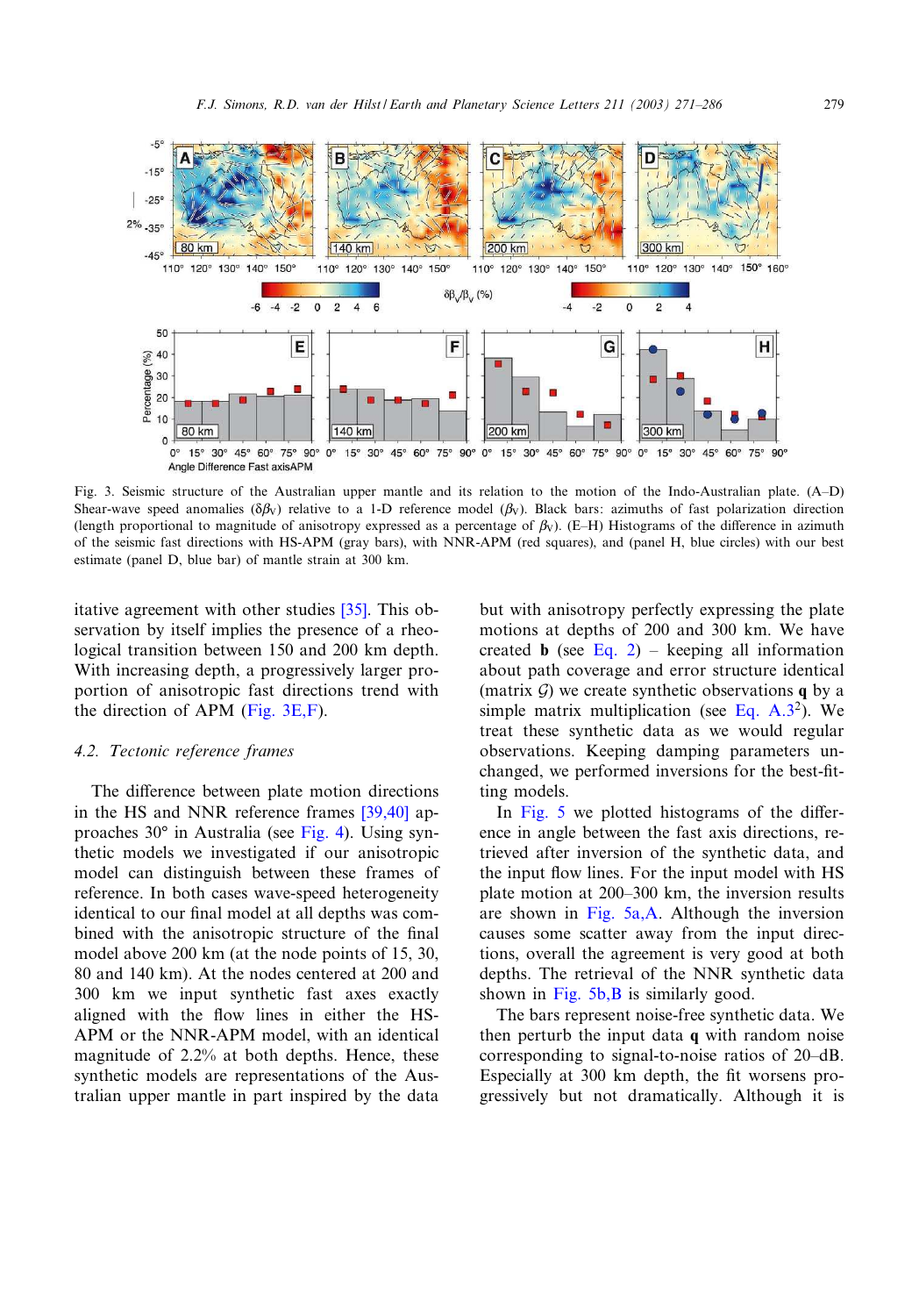<span id="page-9-0"></span>

Fig. 4. Motion vectors of the Indo-Au[stral](#page-14-0)ian plate and its surroundings based on the Nuvel-1 model. Current plate ve[loci](#page-14-0)ties are with respect to the hot spots [39] and expressed in a reference frame that yields no net rotation of the plates [40]. Moving at a speed of more than 8 cm/yr, the Indo-Australian plate is one of the fastest moving plates on the planet.

hard to assess the exact noise level of the observed data we conclude that the retrieval of a possible APM signature, whether HS or NNR, holds up very well even with elevated levels of data noise.

We also investigated if we could mistakenly interpret a HS signature as indicative of NNR anisotropy, or vice versa. We illustrate this by plotting histograms of the angular difference between HS plate motion and the results of an inversion with NNR input, in Fig. 5c, C, and between NNR plate motion and an HS inversion in Fig. 5d,D. In all cases, we resolve the mean difference in reference frames of about  $25-30°$  very well, except where the data noise reaches *S/N* values of 5–10 dB. These *S*/*N* ratios correspond to a contamination with data noise with energies of 32% and



Fig. 5. Summary of the inversion of synthetic data to test whether anisotropic patterns possibly due to current mantle strain derived from two models of plate motion can be retrieved and distinguished from each other. Plotted are the histograms of the difference between input and output anisotropy for the hot-spot (HS; a,A) and no-net-rotation (NNR; b,B) models, and the histograms when the output due to a HS inversion is compared with a NNR model (c,C) and vice versa (d,D). See text for details about the construction of the models. Even with noise added to the data, the top four panels show such hyothetical anisotropy can be well retrieved, while the bottom four panels show they can also be distinguished until the noise level in the data reaches about 10% of the energy in the signal.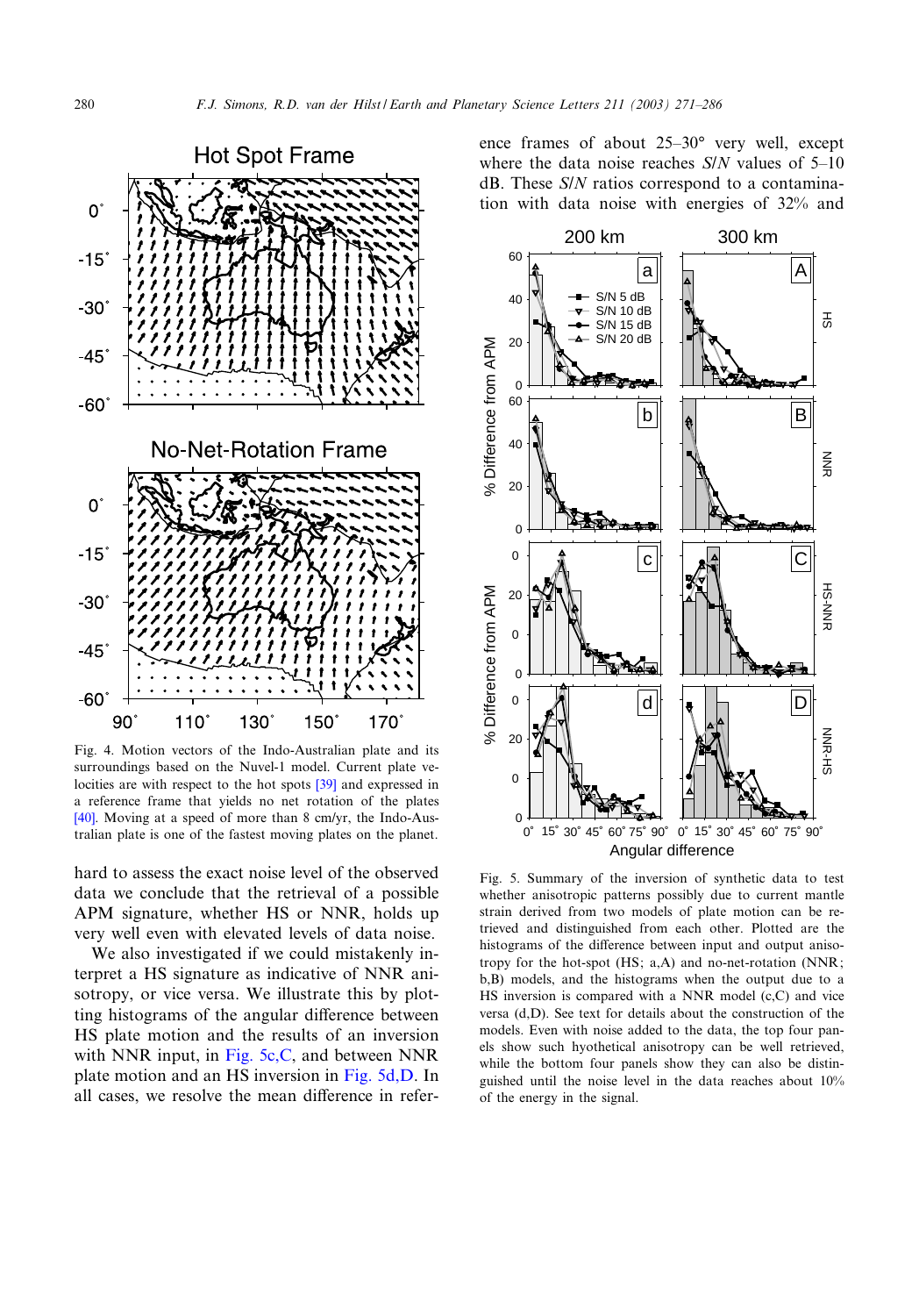10% of the signal energy. We conclude that the difference in plate motion reference frames can be resolved at both depths as long as the data noise does not exceed about 10% of the data, a value which is not likely to be exceeded in our actual data set.

The alignment with the observed seismic anisotropy from surface w[aves](#page-15-0) is better explained by APM in the HS-APM than in the NNR-APM. Like Silver an[d Holt](#page-8-0) [60], we can also use the seismic anisotropy to derive a direction of mantle shear directly: Fig. 3D shows the constant direction of APM most compatible with our seismic model at 300 km depth by the blue bar oriented at 7° East from North.

## *4.3. Mechanical anisotropy of Australia*

To identify the mechanism responsible for the deformation suggested by the seismic anisotropy we must quantify the relationship between fossil strain and seismic anisotropy in the lithospheric mantle and establish that  $-$  on similar length  $scales - the dominant orientation of deformation$  $scales - the dominant orientation of deformation$  $scales - the dominant orientation of deformation$ is well expressed in the distribution of the fast axes of anisotropy [18,19].

On two-di[mensional](#page-11-0) coherence functions we measure the azimuths with the shortest transition wave[length \(Fig](#page-11-0).  $6A,B$ ) and with anomalously high coherence with respect to the isotropic average (Fig. 6D,E). These 'weak' directions represent the directions of preferential accommodation of deformation ('mechanical anisotropy') in two wavelength regimes. The accuracy of the anisotropy in our coherence estimates is ensured by our multitaper sp[ectro](#page-14-0)gram technique, which we showed is free of anisotropic bias for realistic loading scenarios  $[44]$ . We verified that the difference in coherence between 'strong' and 'weak' directions exceeded the error bars on the measure[men](#page-14-0)ts and tested the robustness of the directions retrieved under random rotation of our data sets [44]. Only those robust measurements are plotted, and we report no measurements of isotropic coherence. In some cases it [was not p](#page-14-0)ossible to obtain a stable coherence measurement. This may have a variety of causes [37,56,57], but is most notably due to erosion.

The di[stributio](#page-11-0)n of weak directions measured from the minima in the transition wavelengths is shown in Fig. 6C, plotted on top of the topography. We summarize the directions [with high](#page-11-0) average coherence in the short-wavelength  $(\lambda < 150$ km) portion of the spectrum in Fig. 6F, and plot the gravity anomalies for reference.

## 5. Discussion

Pronounced high-velocity ano[malie](#page-15-0)s suggest that the Australian subcontinental lithospheric keel extends to  $225 \pm 75$  km depth [56]. The pattern of north-south directions of anisotropy observed at 200 and, increasingly, at 300 km suggests that the deepest portion of the lithosphere is deformed by mantle flow associated with the rapid northward motion of the Indo[-Aus](#page-14-0)tralian plate. The large deviations from APM in East Australia, a very well-resolved region [37], where the lithosphere is less than 100 km thick, suggest a [com](#page-15-0)plex morphology of the mantle flow around the edge of the Precambrian core of the continent [52], although the detailed geometry of this flow is not constrained by our observations.

The alignment of the seismic fast axes with APM in the hot-spot reference frame suggests that seismic anisotropy below  $\sim$  200 km is related to present-day mantle deformatio[n. This](#page-14-0) would imply that dislocation creep is dominant to greater depth than previously thought [23,26], which could be exp[laine](#page-14-0)d by the high stress levels associated with the fast northward motion of the Australian plate [22] or the implied low temperature of the high-velocity lithospheric keel. The observation of a transition zone in wave-[speed s](#page-14-0)tructure and anisotropy in the range between 150 and 200 km is consistent with those of [25,35] and [corrob](#page-14-0)orates certain observations of electrical anisotropy in the Australian lithosphere to first order [41,42]. Measurements of electrical anisotropy sensitive to the depth range  $> 150$  $> 150$  km in Central Australia are more closely aligned with NNR-APM than with HS-APM [41,42]. If the discrepancy is significant the obliquity between seismic and electrical anisotropies might have implications for the kinematics of the deformation mech-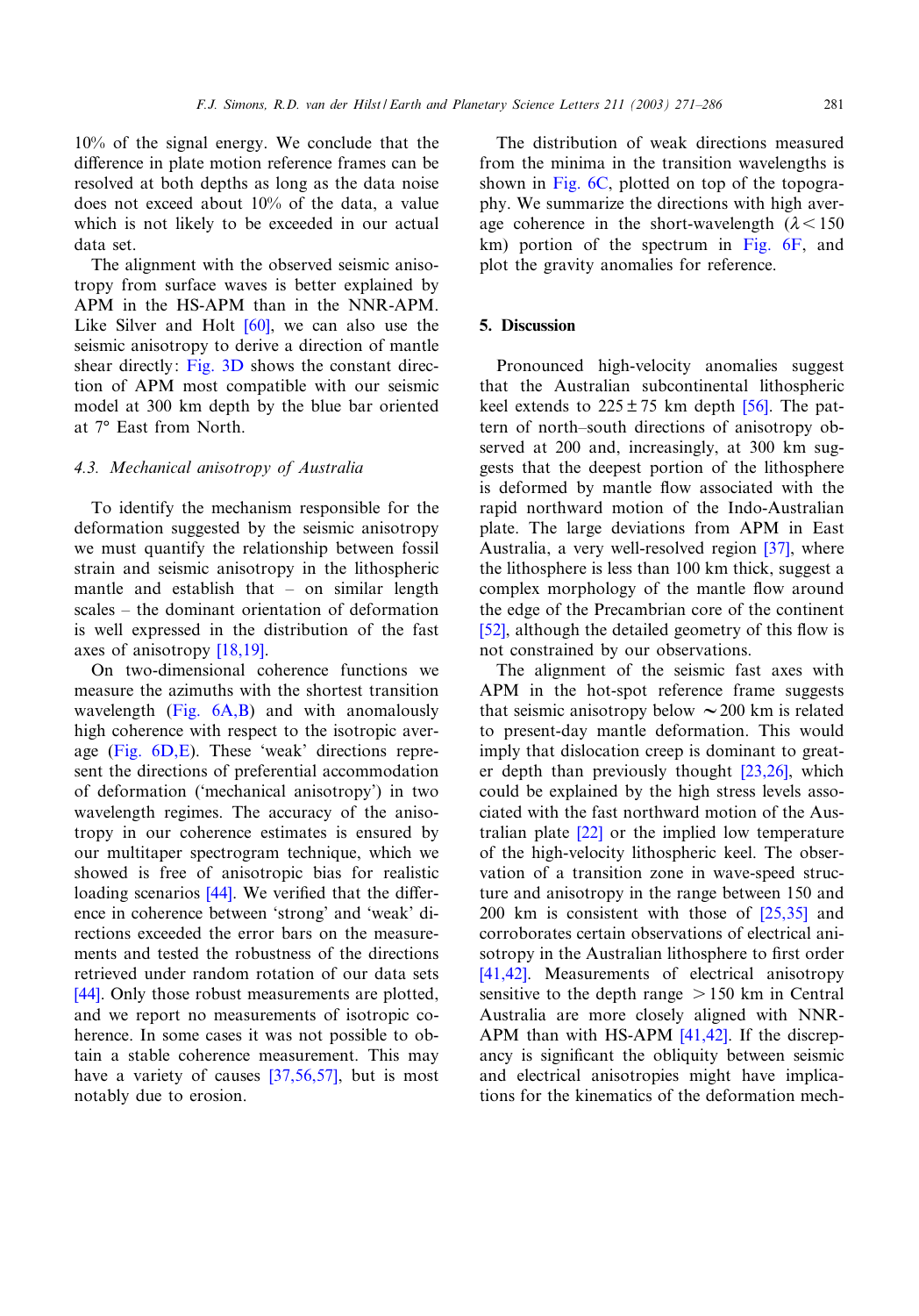<span id="page-11-0"></span>

Fig. 6. Mechanical anisotropy of Australia from the relation of gravity anomalies to topography. (A^C) Anisotropy of the longwavelength portion of the coherence. (A) Coherence and (B) azimuthal variation of transition wavelength of region circled in (C). Direction of preferential isostatic compensation (minimal  $\lambda_{1/2}$ ) dashed in panels A and B; (C, black bars) summary of all measurements. (D-F) Anisotropy of the short-wavelength portion of the coherence. (D) Coherence (long wavelengths omitted from center), and (E) coherence averaged per azimuth (68% and 95% confidence intervals shaded) of region circled in (F). Direction of preferential isostatic compensation (maximal average coherence) dashed in panels D and E; (F, black bars) all measurements. Outlines of main sedimentary basins are plotted as an indication of the gross structural makeup of the Australian continent.

anism [61]. These are, however, beyond the scope of this paper.

The identification of the anisotropy in the depth range below the transition between 150 and 200 km as the expression of current p[late](#page-13-0) motion and the relative success of crustal observations in explaining continental anisotropy [13] justifies the qualitative conclusion that fossil defor[matio](#page-14-0)n causes the observed anisotropy above the transition occurring between  $\sim$  150 and 200 km [35].

The deep structure of Central Australia is relatively well studied and the deformation at depth appears to be expressed continuously through the

surface [62,63]. In other parts of the continent, however, the correct identification of the dominant strain directions from surface observations is more problematic. There, we can use the orientation of topography and gravity anomalies and determine the depth extent and lateral distribution of the orthogonality of seismic fast axes and principal shortening directions which would be consistent with the strain-controlled behavior often observed in the crust. Our philosophy is akin to the commonly taken approach of evaluating the parallelism of te[ctonic](#page-15-0) trends with shear-wave splitting directions. However, in contrast to splitting observations [52,53], surface waves provide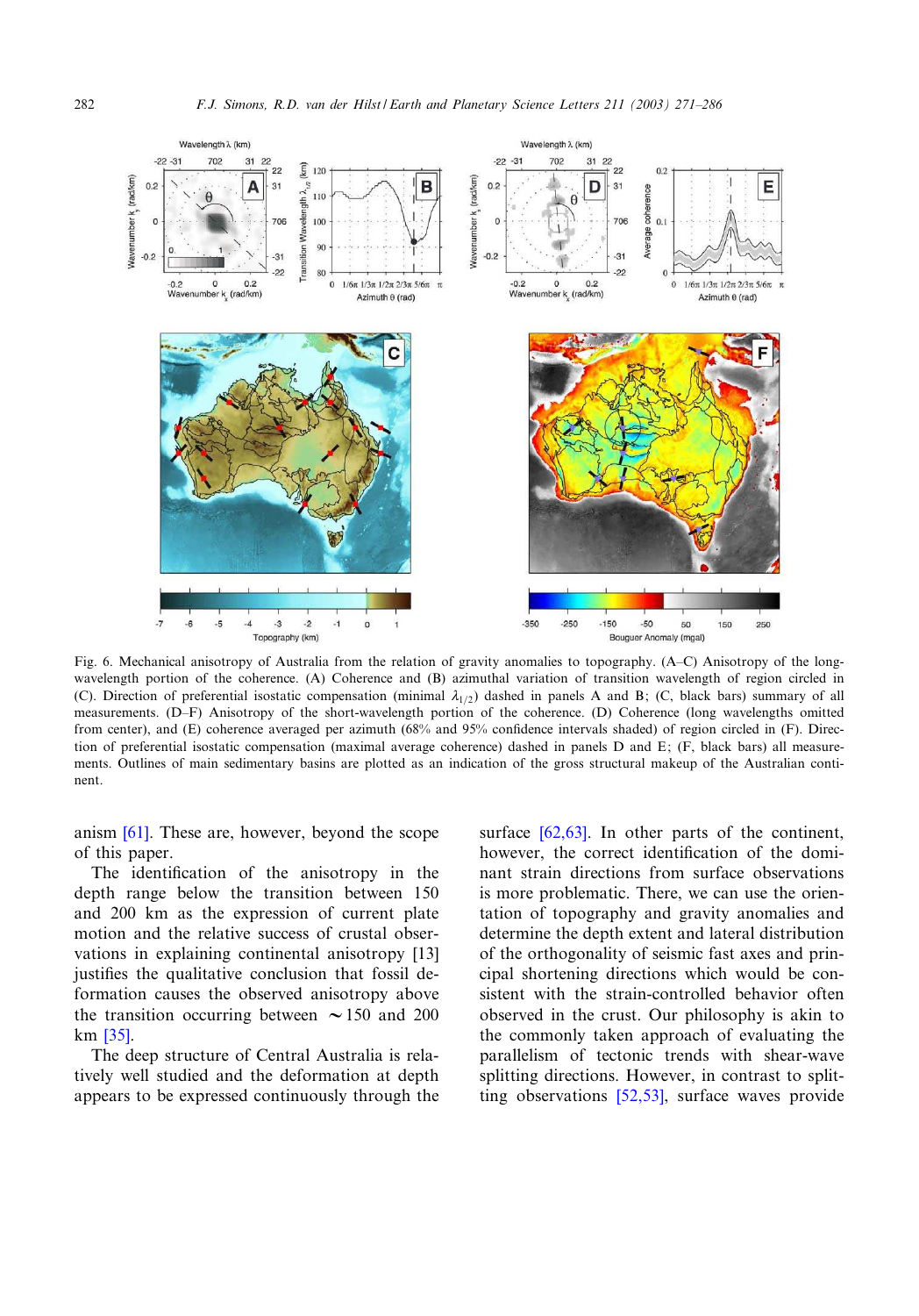rather detailed information on the depth dependence of anisotropy, and the use of the time- and depth-integrated measure of upper mantle strain provided by the coherence analysis assures we are not interpreting ambiguous crustal tectonic trends as [repres](#page-11-0)entative of the dominant behavior of the lithosphere.

Fig. 6 shows the location of major geological and geophysical boundaries. Such zones represent substantial rheological heterogeneities. The role of weak [zones h](#page-15-0)as been invoked to explain the relative stabili[ty of](#page-11-0) the cratonic parts they circumscribe [58,64]. Most of the mechanical anisotropy shown in Fig. 6 is found outside of the stable continental cratons and is oriented at large angles to the boundaries that separat[e th](#page-15-0)em. This con firms the notion that such sutures are heavily deformed and mechanically weak [59]. Furthermore, in Central Australia the strong pattern o[f no](#page-15-0)rth^ south coherence anisotropy is an expression of the severe north-south orogenic shortening  $[63]$  accommodate[d by](#page-15-0) a series of east-west running faults cutting deep through the lithosphere with large offsets  $[65]$ . The dominant fast axis direction in Central Australia is east-west, i.e. perpendicular to the direction of mechanical anisotropy. Furthermore, several long-wavelength weak directions are oriented at high angles to the ocean^

continent boundary. This may be a manif[estat](#page-15-0)ion of the rheological weakness associated with the junction of oceanic and continental crust [58].

Fig. 7 reveals that above  $150-200$  km the fast axes of seismic anisotropy are reasonable predictors of the fossil patterns of deformation. More often than not, the fast axes observed at those depths are perpendicular to the weak direction obtained from the analysis of gravity and topography. This relationship to seismic anisotropy is displayed by the weak directions in both the long- (Fig. 7A) and the short-wavelength (Fig. 7B) regime. In both cases the correlation diminishes with increasing depth but the decay is faster for the short-wavelength mechanical anisotropy, as [grav](#page-15-0)ity anomalies observed at those scales record shallower processes than long-wavelength ones [66]. Thus, our results suggest that the upper regions of the continental lithosphere, above a transition occurring at  $\sim$  150–200 km, behave as a mechanically coherent lid. Below 200 km, we do not detect signal from fossil deformation.

Our surface-wave tomography and analysis of gravity^topography coherence provide indepen-

# 6. Conclusions

Long wavelength coherence Short wavelength coherence A B  $\blacksquare$  To within 22.5 Significance at 22.5 To within 15° Significance at 15 30 30 80 140 200 80 140 200 Depth (km) Depth (km)

Fig. 7. Angular relationship between seismic anisotropy and fossil deformation of the lithosphere. Are the seismic fast axes (from Fig. 3) perpendicular to the mechanically we[ak direct](#page-11-0)ions (from Fig. 6) as expected from the fossil anisotropy model [12]? Shown [is the p](#page-11-0)ercentage of fast axes that match the weak direction to within 15 $^{\circ}$  (black) and, where different, to within 22.5 $^{\circ}$  (gray), based on the long-wavelength (A; data from Fig. 6C) and on the short-wavelength parts of the coherence function (B; data from Fig. 6F). Lines indicate levels which would be reached if the angular differences were uniformly distributed. The diminishing correlation between seismic anisotropy and mechanically weak directions betrays the signature of fossil deformation coherently affecting the lithosphere down to 150-200 km.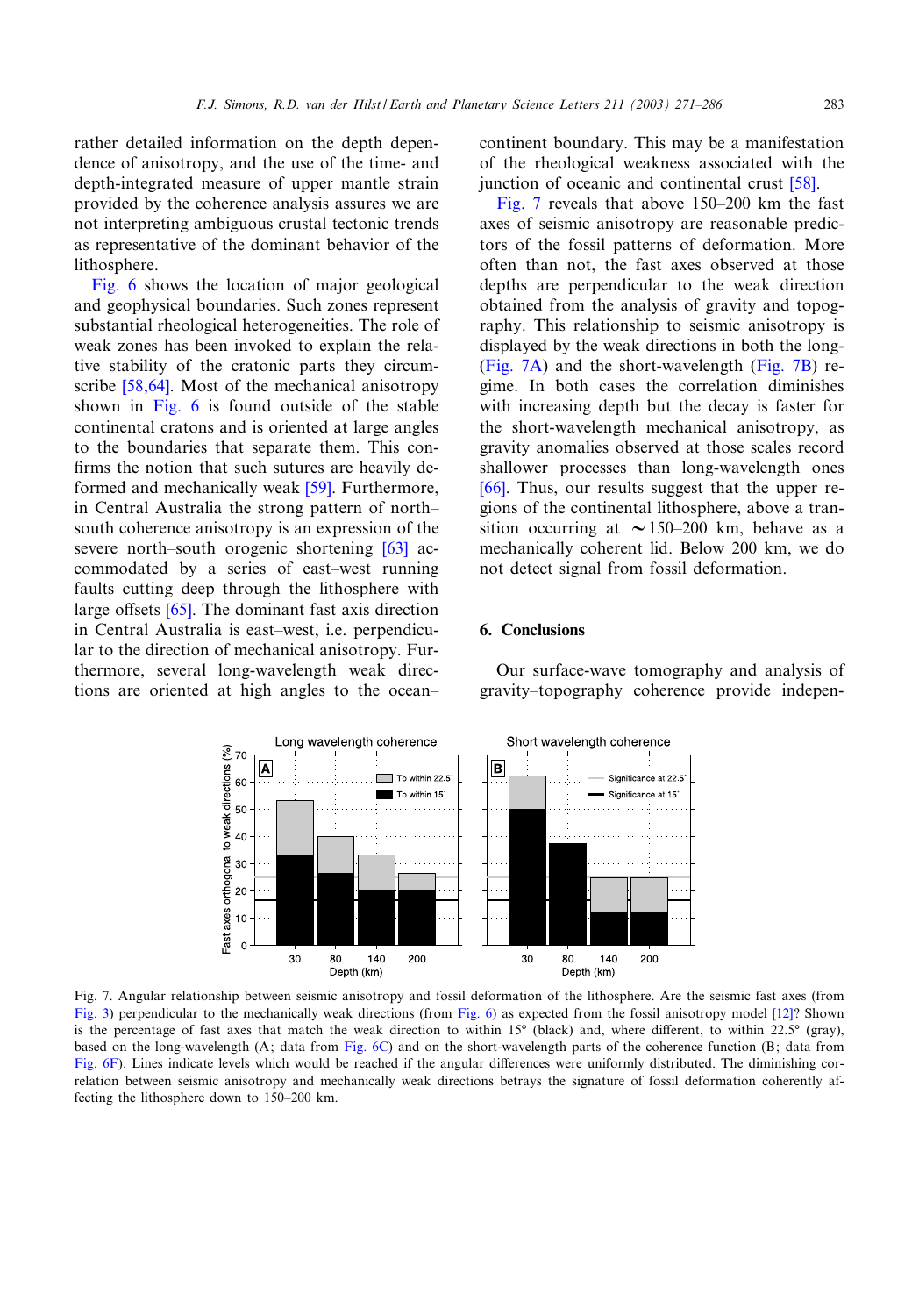<span id="page-13-0"></span>284 *F.J. Simons, R.D. van der Hilst / Earth and Planetary Science Letters 211 (2003) 271^286*

dent measures of elastic anisotropy and strain in the lithospheric upper mantle. The depth variation of their relation answers questions about continental rheology previously inferred on the basis of incomplete data. We have resolved a change both in the character of seismic anisotropy and in its relation to strain in the depth interval between 150 and 200 km in the Australian subcontinental lithospheric mantle. The angles between the fast axes of seismic anisotropy and the principal shortening directions above 150^ 200 km argue for a deformation mechanism that produced moderate strain due to horizontal pure shear  $[4,14]$ . Hence, the top 150–200 km of the Australian lithosphere primarily records the coherent signature of past deformation episodes. Below 200 km, active processes related to current plate motion provide the dominant explanation for the observed seismic anisotropy. The alignment of the fast axes in the flow direction is consistent with the deformation of a dry olivine mantle  $[6]$  by simple shear  $[11]$ . The depth range of this alignment is consistent with the pressures and temperatures associated with plastic flow by dislocation creep [5]. The correspondence between seismic fast axes and plate motion of Australia is best when the latter is expressed in a hot-spot reference frame, which demonstrates that seismic anisotropy can add information on plate motion with respect to the underlying mantle that is independent from geodetic and plate-circuit constraints. The correspondence of seismically derived mantle strain with plate motion directions in the hot-spot reference frame implies that hot spots constitute a suitably stationary reference frame and that uniform lithospheric drag models for the mantle strain based on the no-net-rotation frame are unwarranted. Our joint interpretation of seismic and tectonic data can add unique constraints on the rheology and deforma[tion](#page-15-0) of continents such as North America, in particular when data from Earthscope and USArray [67] become available.

# 7. [References cited in](#page-15-0) the Appendices

[68,69,70,71,72,73]

## Acknowledgements

We thank Greg Houseman, Scott King, W. Jason Morgan, and two anonymous reviewers for their constructive comments on the submitted manuscript. This research was supported by NSF Grant EAR-0001136.[SK][KF]

# **References**

- [1] J. Park, V. Levin, Seismic anisotropy: Tracing plate dynamics in the mantle, Science 296 (2002) 485-489.
- [2] S. Karato, P. Wu, Rheology of the upper mantle: A synthesis, Science 260 (1993) 771-778.
- [3] H.R. Wenk, K. Bennett, G.R. Canova, A. Molinari, Modeling plastic-deformation of peridotite with the selfconsistent theory, J. Geophys. Res. 96 (1991) 8337^8349.
- [4] N.M. Ribe, On the relation between seismic anisotropy and finite strain, J. Geophys. Res. 97 (1992) 8737-8747.
- [5] S.Q. Zhang, S. Karato, Lattice preferred orientation of olivine aggregates deformed in simple shear, Nature 375 (1995) 774^777.
- [6] H. Jung, S. Karato, Water-induced fabric transitions in olivine, Science 293 (2001) 1460-1463.
- [7] E. Kaminski, The influence of water on the development of lattice preferred orientation in olivine aggregates, Geophys. Res. Lett. 29 (2002) 1576, 10.1029/2002GL014710.
- [8] P.G. Silver, Seismic anisotropy beneath the continents: Probing the depths of geology, Annu. Rev. Earth Planet. Sci. 24 (1996) 385-432.
- [9] L.P. Vinnik, L.I. Makeyeva, A. Milev, A.Y. Usenko, Global patterns of azimuthal anisotropy and deformations in the continental mantle, Geophys. J. Int. 111 (1992) 433^447.
- [10] L.P. Vinnik, R.W.E. Green, L.O. Nicolaysen, Recent deformations of the deep continental root beneath southern Africa, Nature 375 (1995) 50^52.
- [11] A. Tommasi, Forward modeling of the development of seismic anisotropy in the uppper mantle, Earth Planet. Sci. Lett. 160 (1998) 1-13.
- [12] P.G. Silver, W.W. Chan, Implications for continental structure and evolution from seismic anisotropy, Nature 335 (1988) 34^39.
- [13] P.G. Silver, W. Chan, Shear-wave splitting and subcontinental mantle deformation, J. Geophys. Res. 96 (1991) 16429^16454.
- [14] A. Tommasi, B. Tikoff, A. Vauchez, Upper mantle tectonics: Three-dimensional deformation, olivine crystallographic fabrics and seismic properties, Earth Planet. Sci. Lett. 168 (1999) 173-186.
- [15] E. Kaminski, N.M. Ribe, A kinematic model for recrystallization and texture development in olivine polycrystals, Earth Planet. Sci. Lett. 189 (2001) 253^267.
- [16] M.K. Savage, Seismic anisotropy and mantle deforma-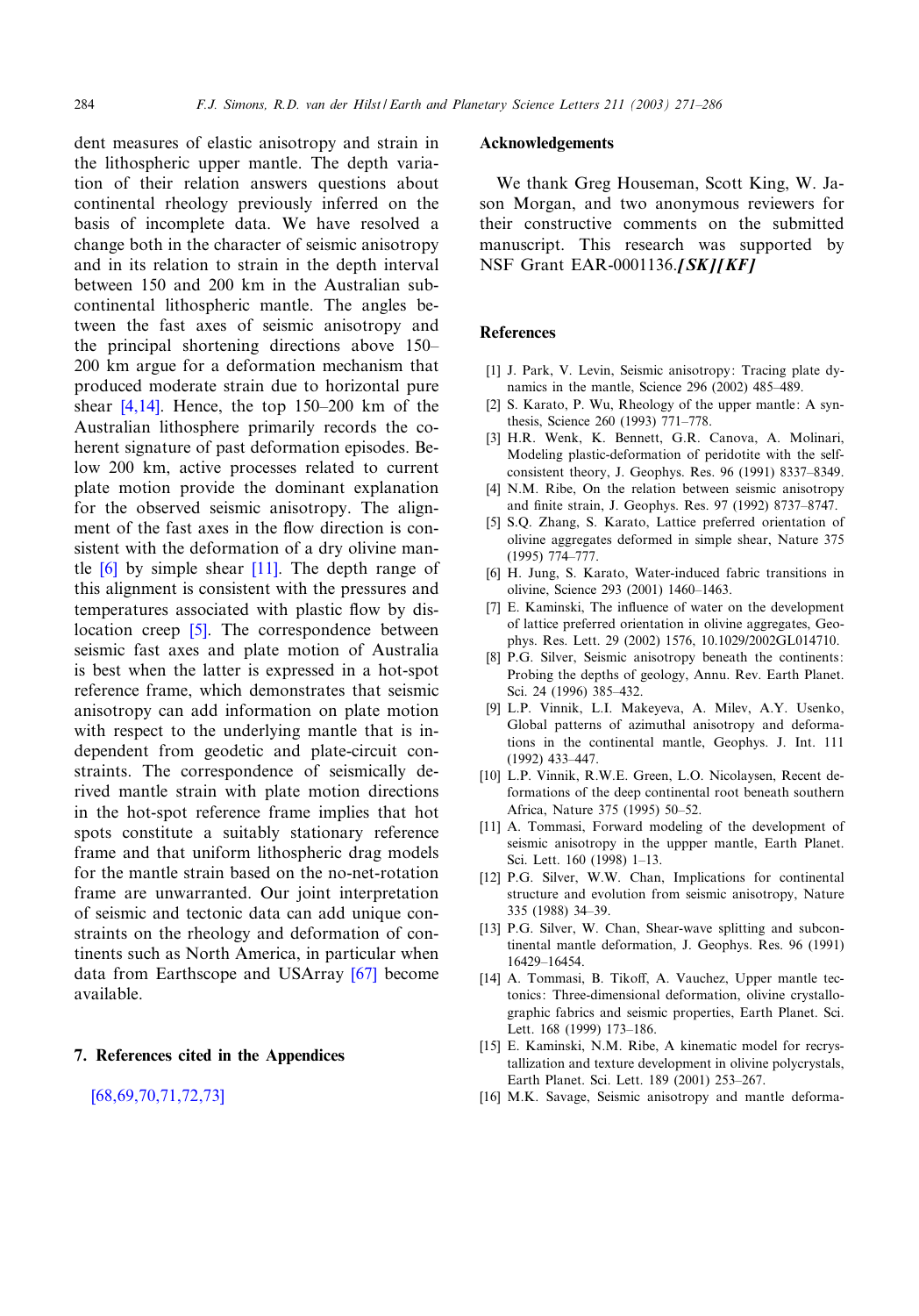<span id="page-14-0"></span>tion: What have we learned from shear wave splitting?, Rev. Geophys. 37 (1999) 65^106.

- [17] J.-M. Kendall, Seismic anisotropy in the boundary layers of the mantle, in: S. Karato, A. Forte, R. Liebermann, G. Masters, L. Stixrude (Eds.), Earth's Deep Interior. Mineral Physics and Tomography from the Atomic to the Global Scale, AGU Geoph. Monogr. 117, Washington, DC, 2000, pp. 133-159.
- [18] P. Davis, P. England, G. Houseman, Comparison of shear wave splitting and finite strain from the India-Asia collision zone, J. Geophys. Res. 102 (1997) 27511^ 27522.
- [19] D.-A. Griot, J.-P. Montagner, Confrontation of mantle seismic anisotropy with two extreme models of strain, in Central Asia, Geophys. Res. Lett. 25 (1998) 1447^1450.
- [20] M.J. Fouch, K.M. Fischer, E.M. Parmentier, M.E. Wysession, T.J. Clarke, Shear wave splitting, continental keels, and patterns of mantle flow, J. Geophys. Res. 105 (2000) 6255-6275.
- [21] J. Braun, J. Chéry, A. Poliakov, D. Mainprice, A. Vauchez, A. Tommasi, M. Daignières, A simple parameterization of strain localization in the ductile regime due to grain size reduction: A case study for olivine, J. Geophys. Res. 104 (1999) 25167^25181.
- [22] S. Karato, On the Lehmann discontinuity, Geophys. Res. Lett. 22 (1992) 2255-2258.
- [23] J.B. Gaherty, T.H. Jordan, Lehmann discontinuity as the base of an anisotropic layer beneath continents, Science 268 (1995) 1468^1471.
- [24] Y.J. Gu, A.M. Dziewonski, G. Ekström, Preferential detection of the Lehmann discontinuity beneath continents, Geophys. Res. Lett. 28 (2001) 4655-4658.
- [25] J.H. Leven, I. Jackson, A.E. Ringwood, Upper mantle seismic anisotropy and lithospheric decoupling, Nature 289 (1981) 234^239.
- [26] J. Revenaugh, T.H. Jordan, Mantle layering from *ScS* reverberations. 3. The upper mantle, J. Geophys. Res. 96 (1991) 19781^19810.
- [27] B. Romanowicz, Y. Gung, Superplumes from the coremantle boundary to the lithosphere: Implications for heat flux, Science 296 (2002) 513-516.
- [28] M. Scherwath, T. Stern, A. Melhuish, P. Molnar, Pn anisotropy and distributed upper mantle deformation associated with a continental transform fault, Geophys. Res. Lett. 29 (2002) 1175, 10.1029/2001GL014179.
- [29] B.R. Goleby, R.D. Shaw, C. Wright, B.L.N. Kennett, Geophysical evidence for 'thick-skinned' crustal deformation in central Australia, Nature 337 (1989) 325^330.
- [30] S.B. Lucas, A. Green, Z. Hajnal, D. White, J. Lewry, K. Ashton, W. Weber, R. Clowes, Deep seismic profile across a Proterozoic collision zone: Surprises at depth, Nature 363 (1993) 339-342.
- [31] C. Tong, O. Guðmundsson, B.L.N. Kennett, Shear wave splitting in refracted waves returned from the upper mantle transition zone beneath northern Australia, J. Geophys. Res. 99 (1994) 15783^15797.
- [32] J.-M. Kendall, P.G. Silver, Constraints from seismic ani-

sotropy on the nature of the lowermost mantle, Nature 381 (1996) 409^412.

- [33] J. Trampert, H.J. van Heijst, Global azimuthal anistropy in the transition zone, Science 296 (2002) 197-1299.
- [34] J. Wookey, J.-M. Kendall, G. Barruol, Mid-mantle deformation inferred from seismic anisotropy, Nature 415 (2002) 777-780.
- [35] E. Debayle, B.L.N. Kennett, The Australian continental upper mantle: Structure and deformation inferred from surface waves, J. Geophys. Res. 105 (2000) 25423^25450.
- [36] E. Debayle, B.L.N. Kennett, Anisotropy in the Australasian upper mantle from Love and Rayleigh waveform inversion, Earth Planet. Sci. Lett. 184 (2000) 339-351.
- [37] F.J. Simons, R.D. van der Hilst, J.-P. Montagner, A. Zielhuis, Multimode Rayleigh wave inversion for heterogeneity and azimuthal anisotropy of the Australian upper mantle, Geophys. J. Int. 151 (2002) 738^754.
- [38] A. Kubo, Y. Hiramatsu, On presence of seismic anisotropy in the asthenosphere beneath continents and its dependence on plate velocity: Significance of reference frame selection, Pure Appl. Geophys. 151 (1998) 281-303.
- [39] A.E. Gripp, R.G. Gordon, Current plate velocities relative to the hotspots incorporating the Nuvel-1 global plate motion model, Geophys. Res. Lett. 17 (1990) 1109^1112.
- [40] D.F. Argus, R.G. Gordon, No-net-rotation model of current plate velocities incorporating plate motion model Nuvel-1, Geophys. Res. Lett. 18 (1991) 2039-2042.
- [41] F. Simpson, Resistance to mantle flow inferred from the electromagnetic strike of the Australian upper mantle, Nature 412 (2001) 632-635.
- [42] F. Simpson, Intensity and direction of lattice-preferred orientation of olivine: are electrical and seismic anisotropies of the Australian mantle reconcilable?, Earth Planet. Sci. Lett. 203 (2002) 535-547.
- [43] J. Trampert, J.H. Woodhouse, Global anisotropic phase velocity maps for fundamental mode surface waves between 40 and 150 seconds, Geophys. J. Int. (2003) in press.
- [44] F.J. Simons, R.D. van der Hilst, M.T. Zuber, Spatio-spectral localization of isostatic coherence anisotropy in Australia and its relation to seismic anisotropy: Implications for lithospheric deformation, J. Geophys. Res. 108 (2003) 10.1029/2001JB000704.
- [45] R.D. van der Hilst, B.L.N. Kennett, D. Christie, J. Grant, Project SKIPPY explores the lithosphere and mantle beneath Australia, EOS Trans. AGU 75 (1994) 177^181.
- [46] A. Zielhuis, R.D. van der Hilst, Upper-mantle shear velocity beneath eastern Australia from inversion of waveforms from SKIPPY portable arrays, Geophys. J. Int. 127  $(1996)$  1-16.
- [47] F.J. Simons, A. Zielhuis, R.D. van der Hilst, The deep structure of the Australian continent from surface-wave tomography, Lithos 48 (1999) 17^43.
- [48] G. Nolet, Partitioned waveform inversion and two-dimensional structure under the Network of Autonomously Recording Seismographs, J. Geophys. Res. 95 (1990) 8499^ 8512.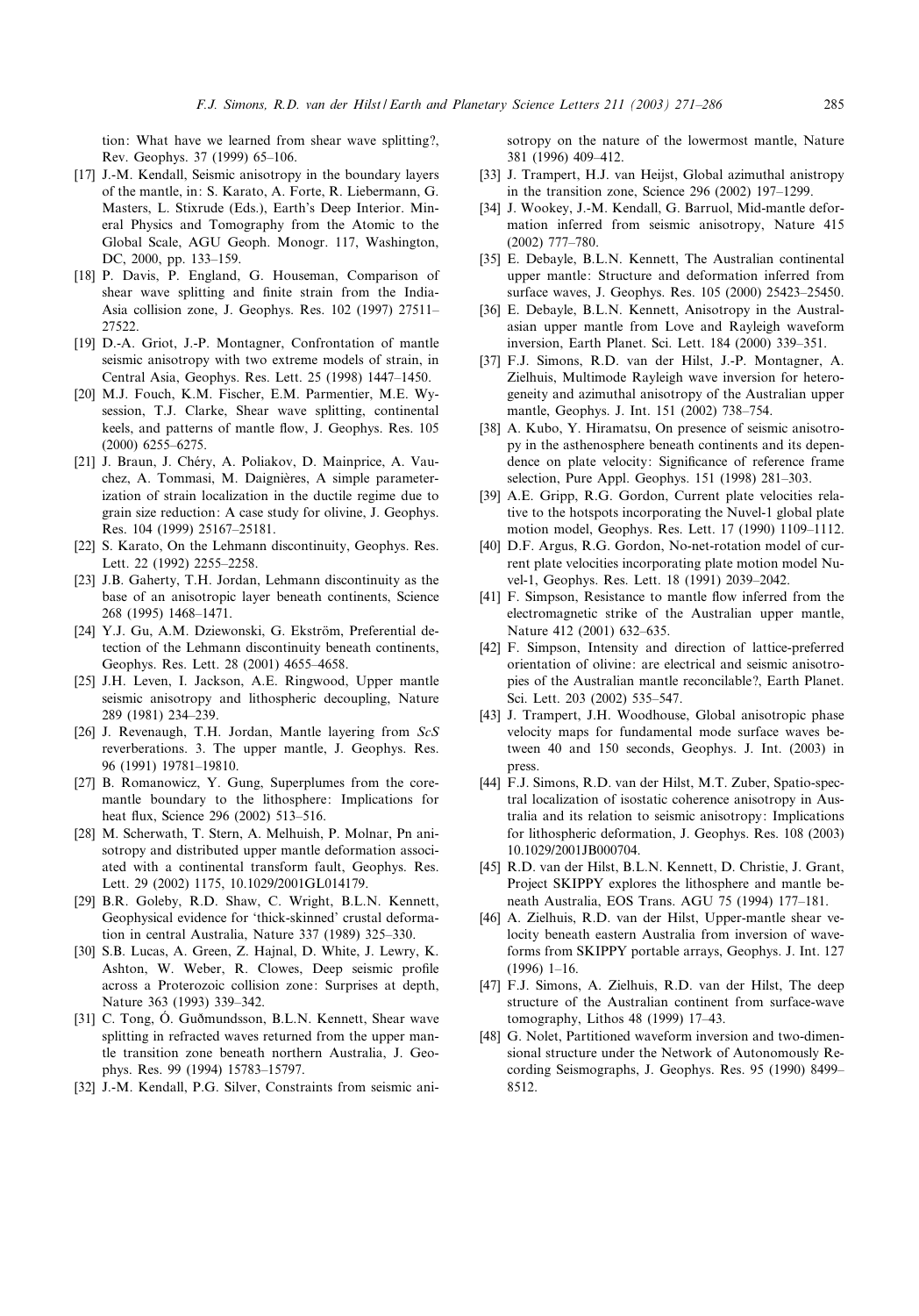- <span id="page-15-0"></span>[49] G. Clitheroe, O. Guðmundsson, B.L.N. Kennett, The crustal thickness of Australia, J. Geophys. Res. 105 (2000) 13697-13713.
- [50] J.-P. Montagner, Surface waves on a global scale, Influence of anisotropy and anelasticity, in: E. Boschi, G. Ekström, A. Morelli (Eds.), Seismic Modelling of Earth Structure, Ed. Compositori, Bologna, 1996, pp. 81^148.
- [51] J.-P. Montagner, H.-C. Nataf, A simple method for inverting the azimuthal anisotropy of surface waves, J. Geophys. Res. 91 (1986) 511^520.
- [52] G. Clitheroe, R.D. van der Hilst, Complex anisotropy in the Australian lithosphere from shear-wave splitting in broad-band *SKS*-records, in: J. Braun, J.C. Dooley, B. Goleby, R.D. van der Hilst, C. Klootwijk (Eds.), Structure and Evolution of the Australian Continent, AGU Geodyn. Ser. 26, Washington, DC, 1998, pp. 73^78.
- [53] S. Özalaybey, W.P. Chen, Frequency-dependent analysis of *SKS*-*SKKS* waveforms observed in Australia: Evidence for null birefringence, Phys. Earth Planet. Inter. 114 (1999) 197-210.
- [54] D.L. Turcotte, G. Schubert, Geodynamics, Application of Continuum Physics to Geological Problems, Wiley, New York, 1982.
- [55] D.W. Forsyth, Subsurface loading and estimates of the flexural rigidity of continental lithosphere, J. Geophys. Res. 90 (1985) 12623^12632.
- [56] F.J. Simons, R.D. van der Hilst, Age-dependent seismic thickness and mechanical strength of the Australian lithosphere, Geophys. Res. Lett. 29 (2002) 1529, 10.1029/ 2002GL014962.
- [57] F.J. Simons, M.T. Zuber, J. Korenaga, Isostatic response of the Australian lithosphere: Estimation of effective elastic thickness and anisotropy using multitaper spectral analysis, J. Geophys. Res. 105 (2000) 19163^19184.
- [58] A. Vauchez, A. Tommasi, G. Barruol, Rheological heterogeneity, mechanical anisotropy and deformation of the continental lithosphere, Tectonophysics 296 (1998) 61^86.
- [59] A. Tommasi, A. Vauchez, Continental rifting parallel to ancient collisional belts; An effect of the mechanical anisotropy of the lithospheric mantle, Earth Planet. Sci. Lett. 185 (2001) 199^210.
- [60] P.G. Silver, W.E. Holt, The mantle flow field beneath Western North America, Science 295 (2002) 1054^1057.
- [61] S. Ji, S. Rondenay, M. Mareschal, G. Sénéchal, Obliquity

between seismic and electrical anisotropies as a potential indicator of movement sense for ductile shear zones in the upper mantle, Geology 24 (1996) 1033-1036.

- [62] K. Lambeck, Structure and evolution of the intracratonic basins of central Australia, Geophys. J. R. Astron. Soc. 74 (1983) 843^886.
- [63] M. Sandiford, M. Hand, Controls on the locus of intraplate deformation in central Australia, Earth Planet. Sci. Lett. 162 (1998) 97-110.
- [64] A. Lenardic, L. Moresi, H. Mühlhaus, The role of mobile belts for the longevity of deep cratonic lithosphere: The crumple zone model, Geophys. Res. Lett. 27 (2000) 1235^ 1238.
- [65] K. Lambeck, G. Burgess, R.D. Shaw, Teleseismic traveltime anomalies and deep crustal structure in central Australia, Geophys. J. Int. 94 (1988) 105^124.
- [66] A.B. Watts, Isostasy and Flexure of the Lithosphere, Cambridge Univ. Press, Cambridge, 2001.
- [67] A. Meltzer, R. Rudnick, P. Zeitler, A. Levander, G. Humphreys, K. Karlstrom, E. Ekstrom, C. Carlson, T. Dixon, M. Gurnis, P. Shearer, R.D. van der Hilst, The USArray initiative, GSA Today 9 (1999) 8-10.
- [68] A. Zielhuis, G. Nolet, Shear-wave velocity variations in the upper-mantle beneath central Europe, Geophys. J. Int. 117 (1994) 695-715.
- [69] G. Ekström, Mapping the lithosphere and asthenosphere with surface waves: Lateral structure and anisotropy, in: M.A. Richards, R.G. Gordon, R.D. van der Hilst (Eds.), The History and Dynamics of Global Plate Motions, AGU Geophys. Monogr. 121, Washington, DC, 2000, pp. 239-255.
- [70] F.J. Simons, Structure and evolution of the Australian continent: Insights from seismic and mechanical heterogeneity and anisotropy, Ph.D. thesis, M.I.T., Cambridge, MA (June 2002).
- [71] L. Boschi, G. Ekström, New images of the Earth's upper mantle from measurements of surface wave phase velocity anomalies, J. Geophys. Res. B 107 (2002) 2059, 10.1029/ 2000JB000059.
- [72] I. Daubechies, Time-frequency localization operators: A geometric phase space approach, IEEE Trans. Inform. Theory 34 (1988) 605-612.
- [73] S. Olhede, A.T. Walden, Generalized morse wavelets, IEEE Trans. Signal Process. 50 (2002) 2661^2670.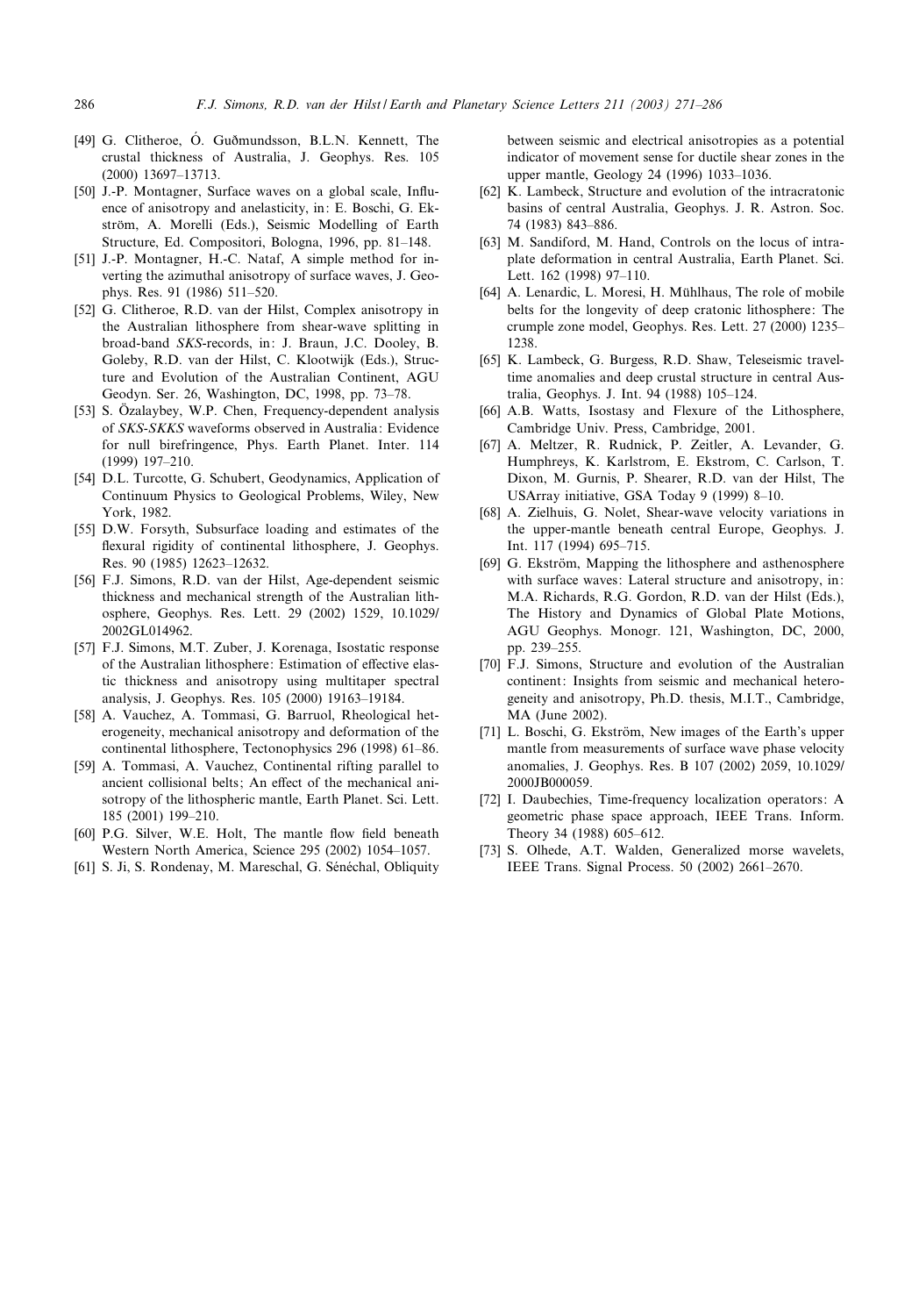## **Appendix**

## **A Inversion for azimuthal anisotropy**

This first appendix summarizes a few key points treated in more detail in [37].

For each of the paths  $p = 1, ..., M$  a waveform fit results in a set of  $K(p)$  depth-dependent constraints. These individual constraints are uncorrelated: this is achieved explicitly by the diagonalization of their error covariance matrix [68]. By themselves modal Fréchet kernels are not orthogonal, so phase velocity measurements in a particular frequency band [69] cannot be converted into depth-dependent shear velocity models without this extra step [37]. In the formalism of [68] every seismogram yields a set of uncorrelated depth-distributed averages of the three-dimensional wavespeed structure:

$$
q_k^p = \int\limits_{P_p} \langle G_k^p(r) | \delta \beta \langle \, , \theta, \varphi \rangle \rangle \, d\Delta. \tag{A.1}
$$

Here,  $k = 1, ..., K(p)$  indexes the number of independent constraints that have been retained after applying an error cut-off criterion (discussed by [70]), and  $d\Delta$  indicates the incremental epicentral distance along the great circle path  $P_p$ . The "data"  $q_k^p$  have been scaled to unit variance. We've used the notation:  $\langle f|g\rangle \equiv \int_0^a f(r)g(r)dr$ , where the integration goes from the center  $(r = 0)$  to the surface  $(r = a)$ of the Earth. The 3-D shear wave speed anomaly is denoted as  $\delta\beta(\mathbf{r}) = \delta\beta\hat{\theta}(\theta, \theta, \varphi)$  and  $G_k^p(r)$  is a kernel function which indicates how the data constraint  $q_k^p$ n. is related to the model parameters  $\delta\beta$ .

The precise form of  $G_k^p(r)$  is determined by the error structure of the parameters determined in the nonlinear waveform inversion; practically, as more (and better) information is available on the velocity structure, the total number  $k$  increases to some number  $K(p)$  for a particular path. Insofar as this information is constrained by higher modes or lower-frequency fundamental modes of the seismogram, the sensitivity of the kernel  $G_k^p(r)$  will shift to deeper structure as k increases. The value of  $q_k^p$  is influenced by the

local path reference model that was used in obtaining the fit [71]; the velocity anomaly is with respect to a regional 1-D background model common to all paths.

The velocity anomalies are expanded onto a set of equal-area surface cells parameterized as  $l_t(\theta, \varphi)$ for  $t = 1, ..., T$  where  $l_t(\theta, \varphi) = 1$  if the horizontal coordinates  $(\theta, \varphi)$  are inside the cell, and 0 elsewhere. The radial basis functions are denoted as  $h_i(r), j = 1, ..., J$ ; they can be discrete layers or high-order splines, but are here taken to be boxcar (at the crustal, 400 and 670 km discontinuities) and tent functions (interpolating between nodes at 15, 30, 80, 140, 200 and 300 km). The surface and depth parameterization describe a set of basis functions  $s_i(\mathbf{r}) = l_t(\mathbf{r}/r) h_j(r)$ , with  $i = 1, ..., N$  and  $N = TJ$ upon which to expand  $\delta\beta(\mathbf{r})$  as  $\delta\beta(\mathbf{r}) = \sum_{i=1}^{N} b_i s_i(\mathbf{r}).$ Inserting these definitions into Eq. A.1 we obtain [70]:

$$
q_k^p = \sum_{i}^{N} b_i L_t^p \langle G_k^p(r) | h_j(r) \rangle . \tag{A.2}
$$

We've introduced  $L_t^p$ , the path length of path p in surface cell  $t$ . All  $k$  constraints of one path sample the same cells on the surface, but the depth-averaging functions differ.

Defining  $G$  to be dependent on the path lengths in the surface cells and on the sensitivity to depth structure which is influenced by the mode structure of the seismogram and the diagonalized error covariance matrix of the waveform inversion, we may write:

$$
q_k^p = \sum_i^N \mathcal{G}_{ki}^p b_i \quad \text{or} \quad \mathbf{q} = \mathcal{G} \cdot \mathbf{b}.\tag{A.3}
$$

The dimensions of the matrices involved are  $|{\bf q}| =$  $\sum_{p=1}^{M} K(p) \times 1$ ,  $[\mathbf{G}] = \sum_{p=1}^{M} K(p) \times N$ , and  $[\mathbf{b}] =$ . .